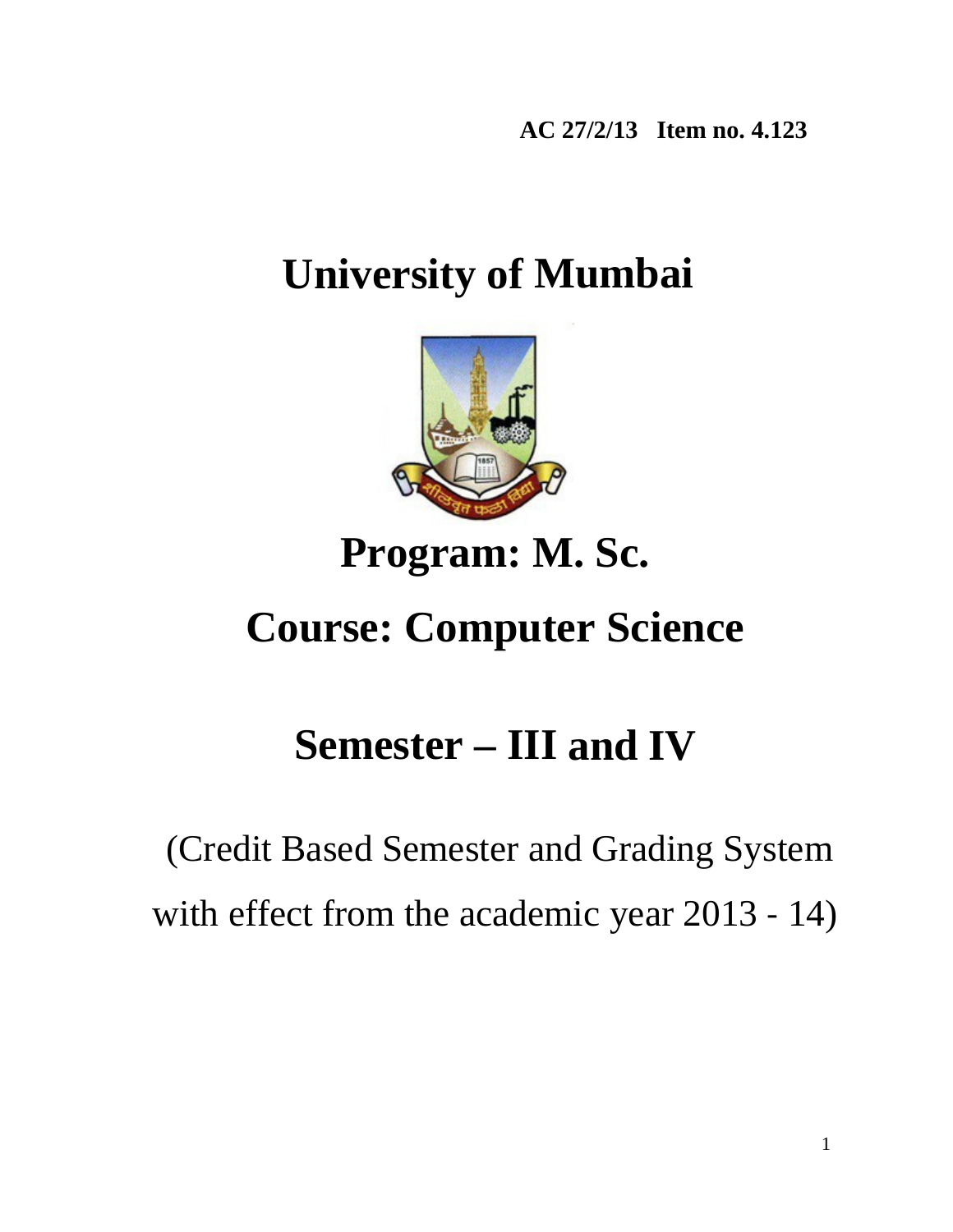### **1. Course Structure & Distribution of Credits.**

This CBGS MSc Computer Science syllabus of Semester III and IV is an extension of the existing syllabus CBGS MSc Part I (Semester I and II) syllabus implemented from the academic year 2012 – 13. It is currently being t a u g h t at MSc Computer Science Seme ster III and IV of University of Mumbai for the last few years, but modified to be placed within the credit based g r a d i n g system to be implemented from the academic year  $2013 - 2014$ . However, there are few changes incorporated in the existing syllabus based on the feedback of the teaching and student community as well as to incorporate recent trends.

The syllabus proposes **four papers and Project Based Learning Component consisting of a project to be done in Semester IV.** Each Paper in Semester III and IV has theory as well as practical component consisting of 4 credits for theory and 2 credits practical.

Thus, Semester III is of 24 credits. Semester IV has an additional Component of project having 6 credits. Thus Semester IV has in all 30(24+6) credits. Each of the theory courses has four units and is expected to cover in 60 lectures period. Each of the practical courses is of 60 hours.

|                     |                                            | <b>Semester III</b> |                      |                   |              |                         |              |
|---------------------|--------------------------------------------|---------------------|----------------------|-------------------|--------------|-------------------------|--------------|
|                     |                                            |                     | <b>Theory Course</b> |                   |              | <b>Practical Course</b> |              |
| <b>Theory Paper</b> | <b>Paper Nomenclature</b>                  | <b>Lectures</b>     | <b>Credits</b>       | <b>Practical</b>  | <b>Hours</b> | <b>Credits</b>          | <b>Total</b> |
| Code                |                                            |                     |                      | <b>Paper Code</b> |              |                         |              |
| <b>PSCS301</b>      | Artificial Intelligence                    | 60                  | 04                   | PSCSP301          | 60           | 02                      | 06           |
| <b>PSCS302</b>      | <b>Distributed Computing</b>               | 60                  | 04                   | PSCSP302          | 60           | 02                      | 06           |
|                     | <b>Elective I (Select ONE)</b>             | 60                  | 04                   |                   | 60           | 02                      | 06           |
| <b>PSCS3031</b>     | <b>Parallel Processing</b>                 |                     |                      | <b>PSCSP3031</b>  |              |                         |              |
| <b>PSCS3032</b>     | <b>System Security</b>                     |                     |                      | <b>PSCSP3032</b>  |              |                         |              |
| <b>PSCS3033</b>     | <b>Enterprise Networking</b>               |                     |                      | <b>PSCSP3033</b>  |              |                         |              |
| <b>PSCS3034</b>     | <b>Fuzzy Logic and Neural</b>              |                     |                      | <b>PSCSP3034</b>  |              |                         |              |
| <b>PSCS3035</b>     | Natural Language                           |                     |                      | <b>PSCSP3035</b>  |              |                         |              |
|                     | <b>Elective II (Select ONE</b>             | 60                  | 04                   |                   | 60           | 02                      | 06           |
| <b>PSCS3041</b>     | <b>Pattern Recognition</b>                 |                     |                      | <b>PSCSP3041</b>  |              |                         |              |
| <b>PSCS3042</b>     | Virtual Reality and Virtual<br>Environment |                     |                      | <b>PSCSP3042</b>  |              |                         |              |
| <b>PSCS3043</b>     | <b>Bio Informatics</b>                     |                     |                      | <b>PSCSP3043</b>  |              |                         |              |
| <b>PSCS3044</b>     | <b>Optimization Techniques</b>             |                     |                      | PSCSP3044         |              |                         |              |
| <b>PSCS3045</b>     | Principles of Robotics                     |                     |                      | <b>PSCSP3045</b>  |              |                         |              |
|                     | Programming $-I$                           |                     |                      |                   |              |                         |              |
|                     | <b>Total</b>                               |                     | 16                   |                   | <b>Total</b> | 08                      | 24           |

**Revised Syllabus of M.Sc. Computer Science (Based on Credit and Grading System)**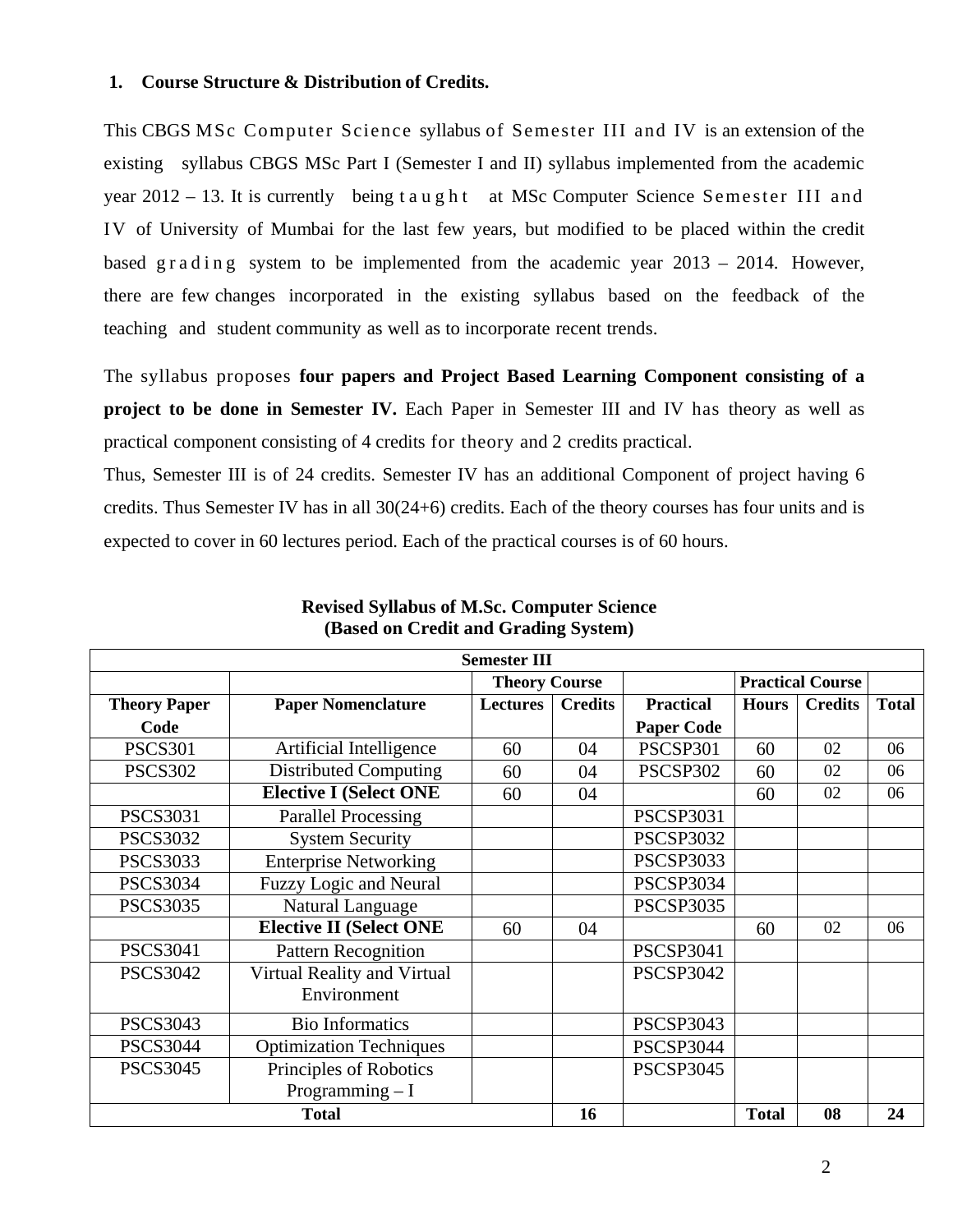|                     |                                              |                      | <b>Semester IV</b> |                   |              |                         |              |
|---------------------|----------------------------------------------|----------------------|--------------------|-------------------|--------------|-------------------------|--------------|
|                     |                                              | <b>Theory Course</b> |                    |                   |              | <b>Practical Course</b> |              |
| <b>Theory Paper</b> | <b>Paper Nomenclature</b>                    | <b>Lectures</b>      | <b>Credits</b>     | <b>Practical</b>  | <b>Hours</b> | <b>Credits</b>          | <b>Total</b> |
| Code                |                                              |                      |                    | <b>Paper Code</b> |              |                         |              |
| <b>PSCS401</b>      | <b>Image Processing</b>                      | 60                   | 04                 | <b>PSCSP401</b>   | 60           | 02                      | 06           |
| <b>PSCS402</b>      | <b>Embedded Systems</b>                      | 60                   | 04                 | PSCSP402          | 60           | 02                      | 06           |
|                     | <b>Elective I (Select ONE)</b><br>from)      | 60                   | 04                 |                   | 60           | 02                      | 06           |
| <b>PSCS4031</b>     | <b>Embedded Systems</b>                      |                      |                    | <b>PSCSP4031</b>  |              |                         |              |
| <b>PSCS4032</b>     | <b>Information Security</b>                  |                      |                    | <b>PSCSP4032</b>  |              |                         |              |
| <b>PSCS4033</b>     | <b>Satellite Communication</b>               |                      |                    | <b>PSCSP4033</b>  |              |                         |              |
| <b>PSCS4034</b>     | Multimedia Systems and                       |                      |                    | <b>PSCSP4034</b>  |              |                         |              |
|                     | convergence to<br>technologies               |                      |                    |                   |              |                         |              |
| <b>PSCS4035</b>     | Natural Language<br>Processing-II            |                      |                    | <b>PSCSP4035</b>  |              |                         |              |
|                     | <b>Elective II (Select ONE)</b><br>from)     | 60                   | 04                 |                   | 60           | 02                      | 06           |
| <b>PSCS4041</b>     | <b>Computer Vision</b>                       |                      |                    | <b>PSCSP4041</b>  |              |                         |              |
| <b>PSCS4042</b>     | Java Technology                              |                      |                    | <b>PSCSP4042</b>  |              |                         |              |
| <b>PSCS4043</b>     | <b>Intelligent System</b>                    |                      |                    | <b>PSCSP4043</b>  |              |                         |              |
| <b>PSCS4044</b>     | <b>Customer Relationship</b><br>Management   |                      |                    | <b>PSCSP4044</b>  |              |                         |              |
| <b>PSCS4045</b>     | Principles of Robotics<br>Programming $-$ II |                      |                    | <b>PSCSP4045</b>  |              |                         |              |
| PSCSPR405           | Project Work                                 |                      |                    |                   | 100          | 06                      | 06           |
|                     |                                              | <b>Total</b>         | 16                 |                   | <b>Total</b> | 14                      | 30           |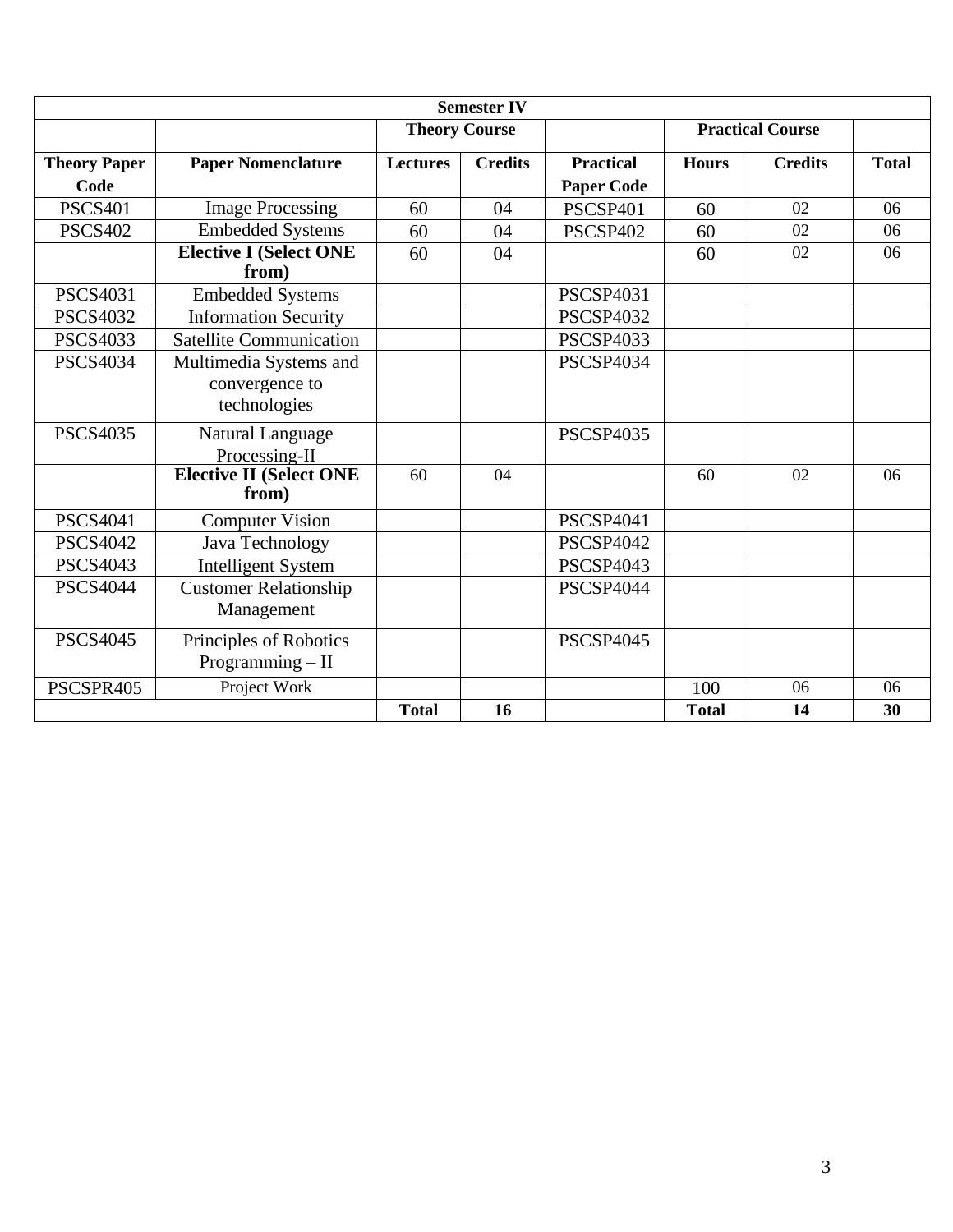# **M.Sc. Computer Science Semester III**

| Course Code    |                                | Title |               | Credits |
|----------------|--------------------------------|-------|---------------|---------|
| <b>PSCS301</b> | <b>Artificial Intelligence</b> |       | [60 Lectures] | 04      |

### Unit I: AI and Internal Representation: [15 L]

Artificial Intelligence and the World, Representation in AI, Properties of Internal Representation, The Predicate Calculus, Predicates and Arguments, Connectives Variables and Quantification, How to Use the Predicate Calculus, Other Kinds of Inference Indexing, Pointers and Alternative Notations, Indexing, The Isa Hierarchy, Slot-Assertion Notation, Frame Notation.

### **AI language: Lisp**

Lisps, Typing at Lisp, Defining Programs, Basic Flow of Control in Lisp, Lisp Style, Atoms and Lists, Basic Debugging, Building Up List Structure, More on Predicates, Properties, Pointers, Cell Notation and the Internals (Almost) of Lisp, Destructive Modification of Lists, The for Function ,Recursion, Scope of Variables, Input/ Output, Macros

### UnitII: Introduction to Neural and fuzzy Systems [15 L]

Neural and fuzzy machine Intelligence, The Dynamical Systems approach to Machine Intelligence, The brain as a dynamical system, Neural and fuzzy systems as function Estimators, Intelligent Behavior as Adaptive Model free Estimation, Generalization and creativity, Learning as change, Symbol vs Numbers, Rules vs Principles, Expert system Knowledge as rule trees, Symbolic vs Numeric Processing.

### **Fuzzy systems**

Fuzziness as Multivalence, Fuzzy systems as Structured Numerical estimators, Generating Fuzzy rules with product space Clustering, Fuzzy Systems as Parallel associators, Fuzzy systems as Principle based Systems, Fuzzy systems and applications,

# **Neural Network Theory**

Neuronal Dynamics: Neural Networks as trainable Dynamical system, Activations and signals**,**  Neurons as functions, signal monotonicity, Biological Activations and signals, Neuron Fields, Neuron Dynamical Systems, Common signal functions, Pulse-Coded Signal functions

# Unit III: Genetic Algorithms [15 L]

A simple genetic algorithm, A simulation by hands, similarity templates(Schemata), Mathematical foundations, Schema Processing at work, The two- armed and k-armed Bandit Problem, The building block hypothesis, The minimal Deceptive Problem

Computer implementation of Genetic algorithm, Data Structures, Reproduction , Cross over and Mutation, Time to reproduce and time to Cross Mapping objective function to fitness form, Fitness scaling

Applications of genetic algorithm, De Jong and Function Optimization, Improvement in basic techniques, Introduction to Genetics based machine learning, applications of genetic based machine leaning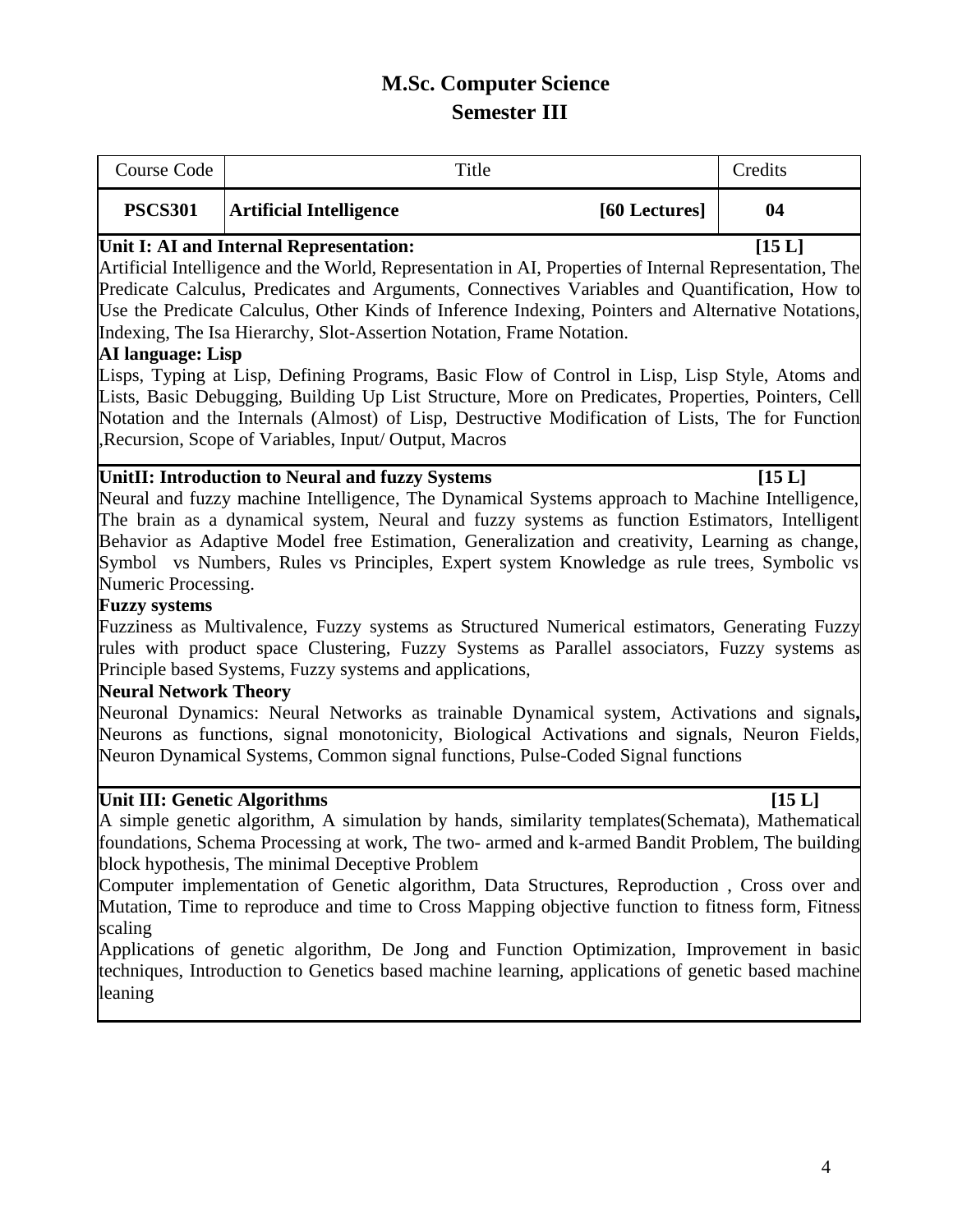# **Unit IV: Data Mining [15 L]** [15 L]

Introduction to Data Mining, Computer systems that can learn, Machine learning and methodology of science, Concept learning, Data ware house, designing decision support systems, Client server and data warehousing, Knowledge Discovery Process, Visualization Techniques, K- nearest neighbor, Decision trees, OLAP tools, Neural networks, Genetic algorithm, Setting up a KDD environment, Real life applications, Customer profiling, Discovering foreign key relationships.

### **References:**

- 1. Introduction to Artificial Intelligence By Eugene Charniak, Drew McDermott- Addison Wesley
- 2. Neural Networks and fuzzy systems A dynamical systems approach to machine Intelligence by Bart Kosko- PHI
- 3. Genetic Algorithms in search, Optimization & Machine Learning by David E Goldberg-Addison wesley
- 4. Data Mining by Pieter Adriaans and Dolf Zantinge Pearson Education Asia
- **5.** Data Warehousing in the Real World by Sam Anahory and Dennis Murray, Addison –Wesley.

| Course Code                                                   | Title                                                                                                                                                                                                                                                                                                                                                                                    | Credits  |
|---------------------------------------------------------------|------------------------------------------------------------------------------------------------------------------------------------------------------------------------------------------------------------------------------------------------------------------------------------------------------------------------------------------------------------------------------------------|----------|
| <b>PSCS302</b>                                                | [60 Lectures]<br><b>Distributed Computing</b>                                                                                                                                                                                                                                                                                                                                            | 04       |
| Unit I:                                                       | <b>Introduction to Distributed System:</b> Goals, Hardware concepts, Software concepts, and Client-<br>Server model. Examples of distributed systems.<br>Communication: Layered protocols, Remote procedures call, Remote object invocation, Message-<br>oriented communication, Stream-oriented communication.<br>Processes: Threads, Clients, Servers, Code Migration, Software agent. | [15L]    |
| Unit II:                                                      | <b>Naming:</b> Naming entities, Locating mobile entities, Removing un-referenced entities.<br>Synchronization: Clock synchronization, Logical clocks, Global state, Election algorithms, Mutual<br>exclusion, Distributed transactions.                                                                                                                                                  | [15L]    |
| Unit III:                                                     | <b>Consistency and Replication:</b><br>Introduction, Data centric consistency models, Client centric<br>consistency models, Distribution protocols, Consistency protocols.<br>Fault Tolerance: Introduction, Process resilience, Reliable client server communication, Reliable<br>group communication. Distributed commit, Recovery.                                                    | [15L]    |
| Unit IV:                                                      | <b>Security:</b> Introduction, Secure channels, Access control, Security management.<br>Distributed File System: Sun network file system, CODA files system.<br>Case Study: CORBA, Distributed COM, Globe, Comparison of CORBA, DCOM, and Globe.                                                                                                                                         | $[15 L]$ |
| <b>Text Books:</b><br>Pearson Education<br><b>References:</b> | 1. A. Taunenbaum, "Distributed Systems: Principles and Paradigms"<br>2. G. Coulouris, J. Dollimore, and T. Kindberg, "Distributed Systems: Concepts and Design",<br><b>1.</b> M. Singhal, N. Shivaratri, "Advanced Concepts in Operating Systems", TMH                                                                                                                                   |          |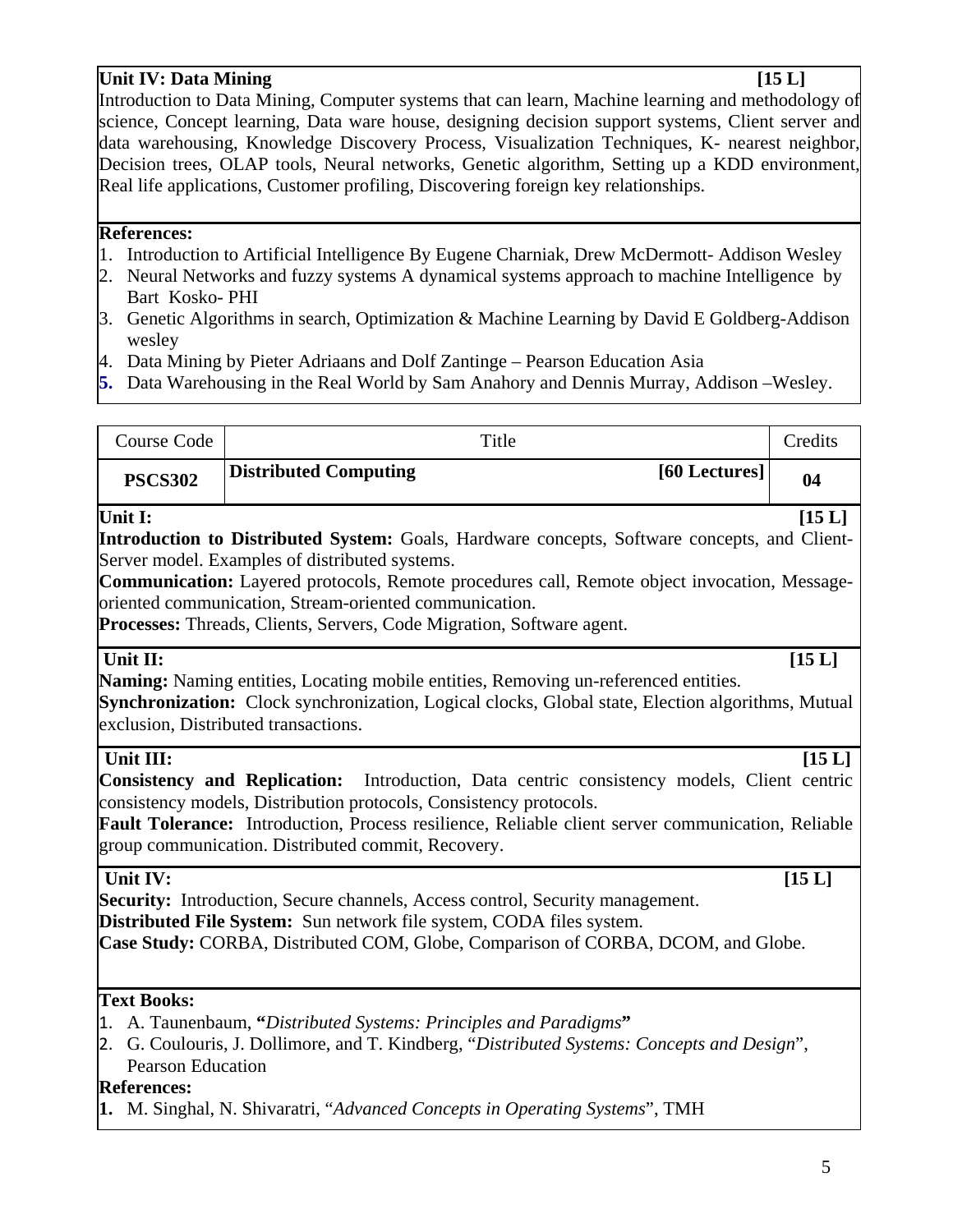# **Electives I Select any ONE from PSCS3031 TO PSCS3035**

|                                     |                                                                                                                                                                             | Select any ONE HOM FSCSSOST TO FSCSSOSS                                                                                                                                                                                                                                                                                                                                                     |         |
|-------------------------------------|-----------------------------------------------------------------------------------------------------------------------------------------------------------------------------|---------------------------------------------------------------------------------------------------------------------------------------------------------------------------------------------------------------------------------------------------------------------------------------------------------------------------------------------------------------------------------------------|---------|
| Course Code                         |                                                                                                                                                                             | Title                                                                                                                                                                                                                                                                                                                                                                                       | Credits |
| <b>PSCS3031</b>                     | <b>Parallel Processing</b>                                                                                                                                                  | [60 Lectures]                                                                                                                                                                                                                                                                                                                                                                               | 04      |
| Unit I:                             | Parallel programming models, Software tools<br>analysis, Solving diophantine equations, Program transformations                                                             | <b>Introduction:</b> Parallel Processing Architectures: Parallelism in sequential machines, Abstract<br>model of parallel computer, Multiprocessor architecture, Pipelining, Array processors.<br>Programmability Issues: An overview, Operating system support, Types of operating systems,<br>Data Dependency Analysis: Types of dependencies loop and array dependences, Loop dependence | [15L]   |
| Unit II:<br>under UNIX              | linear systems, Probabilistic algorithms                                                                                                                                    | <b>Shared Memory Programming:</b> General model of shared memory programming, Process model<br>Algorithms for Parallel Machines: Speedup, Complexity and cost, Histogram computation,<br>Parallel reduction, Quadrature problem, Matrix multiplication, Parallel sorting algorithms, Solving                                                                                                | [15 L]  |
| Unit III:<br>[15 L]                 | collective, Benchmarking parallel performance<br>Parallel Programming languages: Fortran90, nCUBE C, Occam, C-Linda<br>programs, Debugging shared memory parallel programs. | Message Passing Programming: Introduction, Model, Interface, Circuit satisfiability, Introducing<br>Debugging Parallel Programs: Debugging techniques, Debugging message passing parallel                                                                                                                                                                                                   |         |
| Unit IV:<br>Input output subsystems | paradigms, Distributed shared memory<br>law, Karf-Flatt metric, Isoefficiency metric                                                                                        | Memory and I/O Subsystems: Hierarchical memory structure, Virtual memory system, Memory<br>allocation and management, Cache allocation and management, Cache memories and management,<br>Other Parallelism Paradigms: Data flow computing, Systolic architectures, Functional and logic<br>Performance of Parallel Processors: Speedup and efficiency, Amdahl's law, Gustafson-Barsis's     | [15 L]  |
| <b>Text Books:</b><br>McGraw Hill   | 2. Jorden H. F. and Alaghaband G., "Fundamentals of Parallel Processing"<br>3. M.J. Quinn, "Parallel Programming", TMH                                                      | 1. Hawang Kai and Briggs F. A., "Computer Architecture and Parallel Processing",                                                                                                                                                                                                                                                                                                            |         |
| <b>Reference Books:</b><br>1.       | Shasikumar M., "Introduction to Parallel Processing", PHI<br>2. Wilson G.V., "Practical Parallel Programming", PHI                                                          | 3. D. E. Culler, J.P. Singh, A. Gupta, "Parallel Computer Architecture", Morgan Kaufman                                                                                                                                                                                                                                                                                                     |         |
|                                     |                                                                                                                                                                             |                                                                                                                                                                                                                                                                                                                                                                                             |         |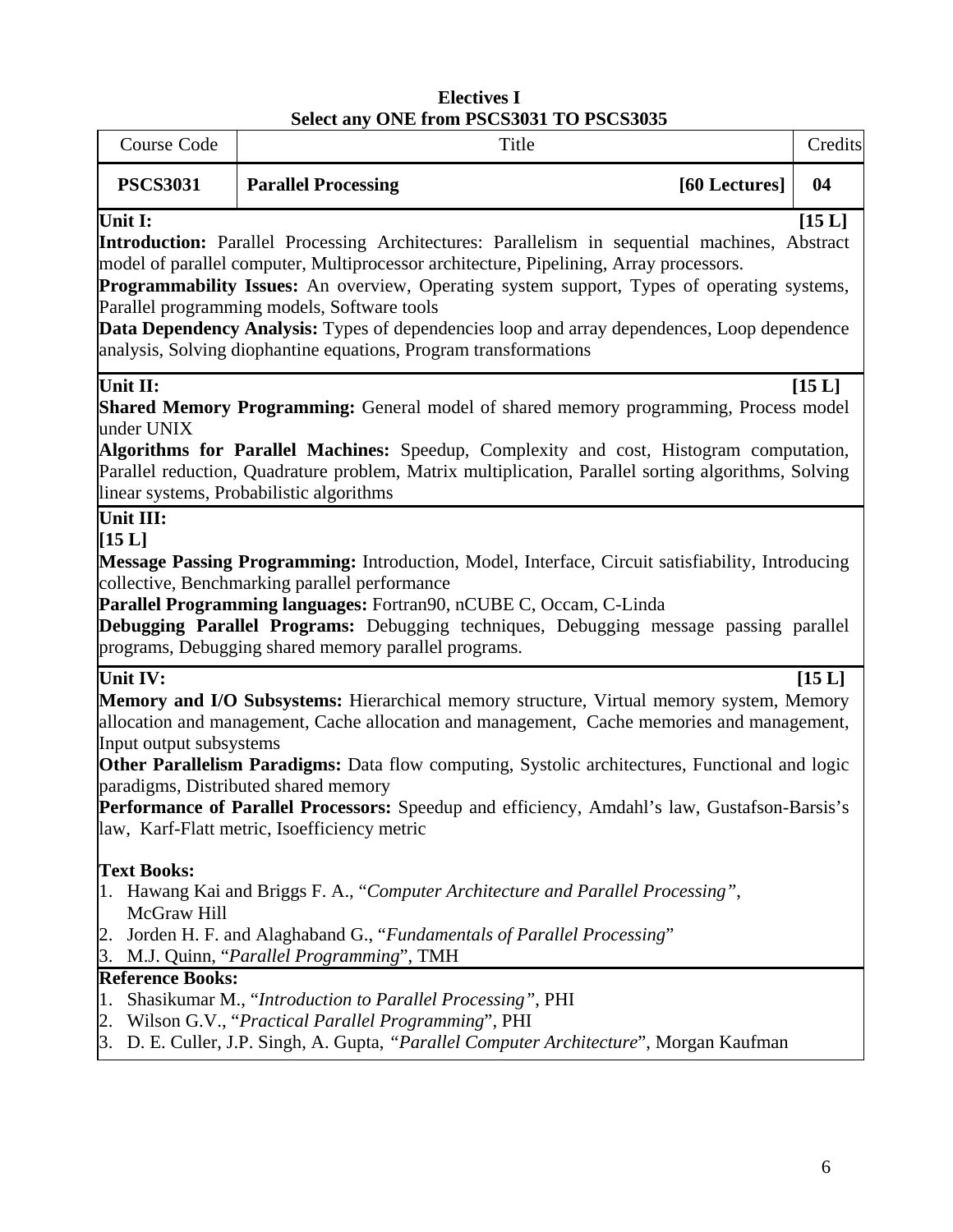| Course<br>Code             | Title                                                                                                                                                                      | Credits  |
|----------------------------|----------------------------------------------------------------------------------------------------------------------------------------------------------------------------|----------|
| <b>PSCS3032</b>            | <b>System Security</b><br>[60 Lectures]                                                                                                                                    | 04       |
| Unit I:                    |                                                                                                                                                                            | [15L]    |
|                            | <b>Introduction:</b> Notion of different types of securities: Information Security.                                                                                        |          |
|                            | <b>Computer Security:</b> Security Goals, Relation between Security-Confidentiality, Integrity,                                                                            |          |
|                            | Availability and Authorization, Vulnerabilities- Principles of Adequate protection. Operating                                                                              |          |
|                            | security, Database security, Program security, Network Security (Notions Only).                                                                                            |          |
|                            | Attacks: Threats, Vulnerabilities and controls. The kind of problems-Interception, Interruption,                                                                           |          |
| Modification, Fabrication. | Computer Criminals: Amateurs, Crackers, Career Criminals. Methods of Defense: Control,                                                                                     |          |
|                            | Hardware Controls, Software Controls, Effectiveness of Controls.                                                                                                           |          |
|                            | <b>Program Security:</b> Secure programs: Fixing Faults, Unexpected Behaviour, Types of Flaws. Non-                                                                        |          |
|                            | malicious program errors: Buffer overflows, Incomplete Mediation. Viruses and other                                                                                        |          |
|                            | Malicious code: Why worry about Malicious Code, Kinds of malicious code, How viruses attach,                                                                               |          |
|                            | How viruses gain control, Prevention,                                                                                                                                      |          |
|                            | Control Example: The Brain virus, The Internet Worm, Web bugs.                                                                                                             |          |
|                            | Targeted malicious code: Trapdoors, Salami Attack.                                                                                                                         |          |
|                            | <b>Controls against program threats:</b> Development Controls, Peer reviews, Hazard Analysis.                                                                              |          |
|                            |                                                                                                                                                                            |          |
| Unit II:                   |                                                                                                                                                                            | $[15 L]$ |
|                            | <b>Operating System Security:</b> Protected objects and methods of protection<br>Memory address protection: Fence, Relocation, Base/Bounds Registers, Tagged Architecture, |          |
| Segmentation, Paging.      |                                                                                                                                                                            |          |
|                            | Control of access to general objects: Directory, Access Control List.                                                                                                      |          |
|                            |                                                                                                                                                                            |          |
|                            |                                                                                                                                                                            |          |
|                            | File protection mechanism: Basics forms of Protection, Single Permissions.                                                                                                 |          |
| Biometrics.                | Authentication: Authentication basics, Password, Authentication Process Challenge-response,                                                                                |          |
|                            | <b>Trusted Operating systems:</b> Security Policies for Operating Systems,                                                                                                 |          |
|                            |                                                                                                                                                                            |          |
|                            | Models of Security: Requirement of security systems, Multilevel Security, Access<br>Security, Limitations of Security Systems.                                             |          |
|                            | Trusted Operating System Design: Elements, security features, assurance, system flaws and                                                                                  |          |
| assurance methods.         |                                                                                                                                                                            |          |
| Unit III:                  |                                                                                                                                                                            | [15 L]   |
|                            | <b>Database Security:</b> Security requirements- Integrity of Database, Confidentiality and Availability,                                                                  |          |
|                            | Reliability and integrity, Sensitive data, Interface, Multilevel database, Proposals for multilevel                                                                        |          |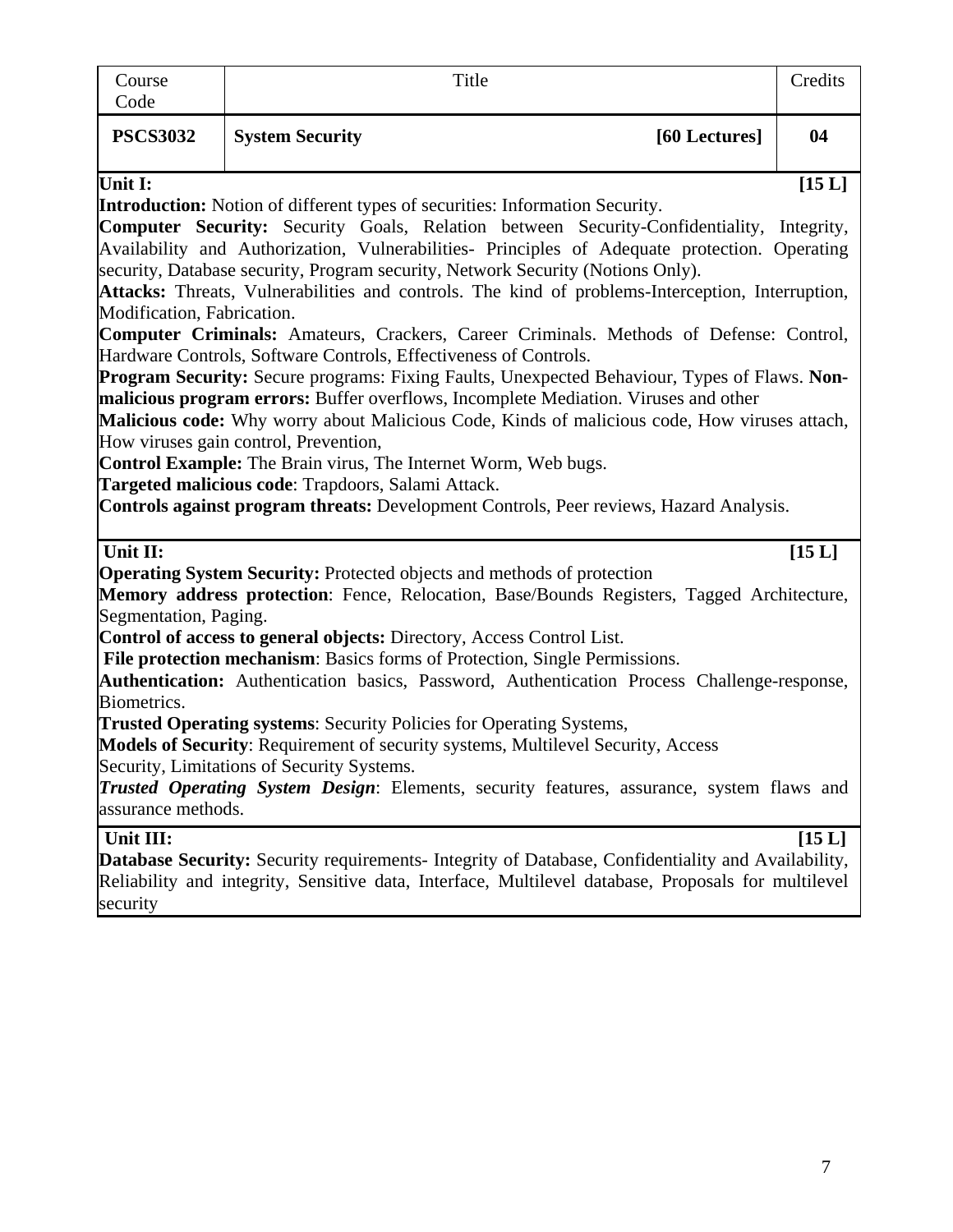8

# Unit IV: [15 L]

### **Administrating Security:**

**Security planning**: Contents of a security, Planning Team members, commitment to a security plan, Business continuity Plans.

**Risk analysis**: The nature of risk, steps of risk analysis. Arguments for and against risk analysis,

**Organizational security policies**: Purpose and goals of Organizational Security. Audience, Characteristics of a Good Security Policy.

**Nature of security Policies**: Data sensitivity policy, Government Agency IT security policy. **Physical security**: Natural Disaster, Human Vandals, Interception of Sensitive Information

Legal, Privacy, and Ethical Issues in Computer Security: Protecting programs and data, Information and law, Rights of employees and employers, Software failures, Computer crime, Privacy, Ethical issues in computer society, Case studies of ethics

### **Text Books:**

- 1. C. P. Pfleeger, and S. L. Pfleeger, "*Security in Computing*", Pearson Education.
- 2. Matt Bishop, .*Computer Security: Art and Science*., Pearson Education

3. Stallings**, .***Cryptography And Network Security: Principles and practice*.

# **Reference:**

1. Whitman, Mattord, .*Principles of information security.,* Thomson

| Course Code                |                                                                                                | Title |               | Credits |
|----------------------------|------------------------------------------------------------------------------------------------|-------|---------------|---------|
| <b>PSCS3033</b>            | <b>Enterprise Networking</b>                                                                   |       | [60 Lectures] | 04      |
|                            | Unit I Introduction to Networks and Data Transmission                                          |       |               | [15 L]  |
| <b>Introduction:</b>       |                                                                                                |       |               |         |
|                            | Growth of Computer Networking, Complexity in Network Systems, Mastering the Complexity,        |       |               |         |
|                            | Resource Sharing, Growth of the Internet, Probing the Internet, Interpreting A Ping Response   |       |               |         |
| <b>Transmission Media:</b> |                                                                                                |       |               |         |
|                            | Copper Wires, Glass Fibers, Radio, Satellites, Geosynchronous Satellites, Low Earth Orbit      |       |               |         |
|                            | Satellites, Low Earth Orbit Satellite Arrays, Microwave, Infrared, Light Form a Laser.         |       |               |         |
|                            | <b>Local Asynchronous Communication:</b>                                                       |       |               |         |
|                            | The Need for Asynchronous Communication, Using Electric Current to Send Bits, Standards for    |       |               |         |
|                            | Communication, Baud Rate, Framing, and Errors, Full Duplex Asynchronous Communication,         |       |               |         |
|                            | Limitations of Real Hardware, Hardware Bandwidth and the Transmission of Bits, The Effect of   |       |               |         |
|                            | Noise On Communication, Significance for Data Networking.                                      |       |               |         |
|                            | <b>Long-Distance Communication (Carriers, Modulation and Modems):</b>                          |       |               |         |
|                            | Sending Signals across Long Distances, Modem Hardware Used for Modulation and                  |       |               |         |
|                            | Demodulation, Leased Analog Data Circuits, Optical, Radio Frequency, And Dialup Modems,        |       |               |         |
|                            | Carrier Frequencies and Multiplexing, Base band And Broadband Technologies, Wave Division      |       |               |         |
|                            | Multiplexing, Spread Spectrum, Time Division Multiplexing.                                     |       |               |         |
|                            | Unit II: Packet Transmission & LAN Technology                                                  |       |               | [15L]   |
|                            | <b>Packets, Frames and Error Detection:</b>                                                    |       |               |         |
|                            | The Concept of Packets, Packets and Time-Division Multiplexing, Packets and Hardware Frames,   |       |               |         |
|                            | Ryta Stuffing Transmission Errors, Darity Rits and Darity Chacking Drobability Mathematics And |       |               |         |

Byte Stuffing, Transmission Errors, Parity Bits and Parity Checking, Probability, Mathematics And Error Detection, Detecting Errors With Checksums, Detecting Errors With Cyclic Redundancy Checks, Combining Building Blocks, Burst Errors, Frame format And Error Detection Mechanisms.

**LAN Technologies and Network Topology:**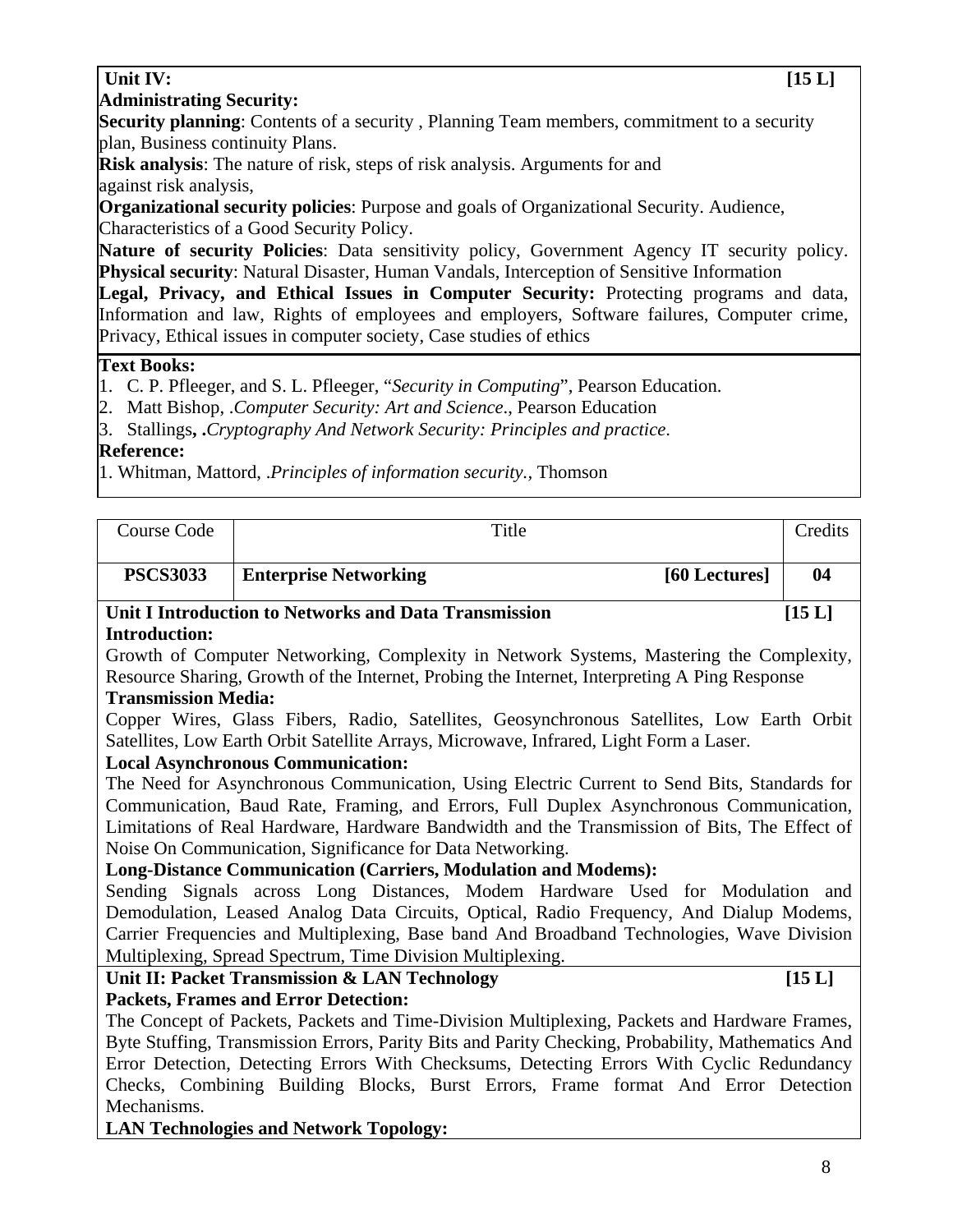Direct Point-To-Point Communication, Shared Communication Channels, Significance of LANs and Locality of Reference, LAN Topologies, Bus Network: Ethernet Carrier Sense on Multi-Access Networks (CSMA), Collision Detection and Back off With CSMA/CD, Wireless LANs And CSMA/CA, Bus Network: Local Talk.

# **Hardware Addressing and Frame Type Identification:**

Specifying a Recipient, How LAN Hardware Uses Addresses to Filter Packets Format of a Physical Address, Broadcasting, Multicasting, Multicast Addressing, Identifying Packet Contents, Frame Headers And Frame Format, Using Networks That Do Not Have Self-Identifying Frames, Network Analyzers.

# Unit III: Extending LAN [15 L]

# **LAN Wiring, Physical Topology, and Interface Hardware:**

Speeds of LANs and Computers, Network Interface Hardware, the Connection between A NIC and A Network, Original Thick Ethernet Wiring, Connection Multiplexing, Thin Ethernet Wiring Twisted Pair Ethernet, the Topology Paradox, Network Interface Cards and Wiring Schemes.

# **Extending LANs: Fiber Modems, Repeaters, Bridges and Switches:**

Distance Limitation and LAN Design, Fiber Optic Extensions, Repeaters, Bridges, Frame Filtering Startup and Steady State Behavior of Bridged Networks, Planning a Bridged Network, Bridging Between Buildings, Bridging Across Longer Distances, A Cycle Of Bridges, Distributed Spanning Tree, Switching, Combining Switches And Hubs, Bridging And Switching With Other Technologies.

# **Long-Distance Digital Connection Technologies:**

Digital Telephony, Synchronous Communication, Digital Circuits and DSU, Telephone Standards DS Terminology and Data Rates, Lower Capacity Circuits, Intermediate Capacity Digital Circuits Highest Capacity Circuits, Optical Carrier Standards, the C Suffix, Synchronous Optical Network (SONET), the Local Subscriber Loop, ISDN, Asymmetric Digital Subscriber Line Technology Other DSL Technologies, Cable Modem Technology, Upstream Communication, Hybrid Fiber Coax.

# Unit IV: WAN Technologies [15 L]

# **WAN Technologies and Routing**

Large Networks and Wide Areas, Packet Switches, Forming A WAN, Store and Forward Physical Addressing In A WAN, Next-Hop Forwarding, Source Independence, Relationship of Hierarchical Addresses to Routing, Routing In A WAN, Use of Defaults Routes, Routing Table Computation, Shortest Path Computation in a Graph, Distributed Route Computation, Distance Vector Routing

# **Network Ownership, Service Paradigm, and Performance**

Network Ownership, Virtual Private Networks, Service Paradigm, Connection Duration and Persistence, Examples of Service Paradigms, Addresses and Connection Identifiers, Network Performance Characteristics

# **Protocols and Layering**

The Need for Protocols, Protocol Suites, A Plan for Protocol Design, the Seven Layers, Stacks: Layered Software, How Layered Software Works, Multiple, Nested Headers, the Scientific Basis for Layering,

# **Text Books and References:**

- 1. Computer Networks and Internets, Douglas E. Comer Pearson Education Asia, 4<sup>th</sup> Edition.
- 2. Computer Network, Tuekeun, PHI
- 3. Networking Technology, Jaiswal, Galgotia.
- 4. Data Networking, Bertsekas, PHI
- 5. Data Communication and Networking, B.A Forouzan, McGraw-Hill.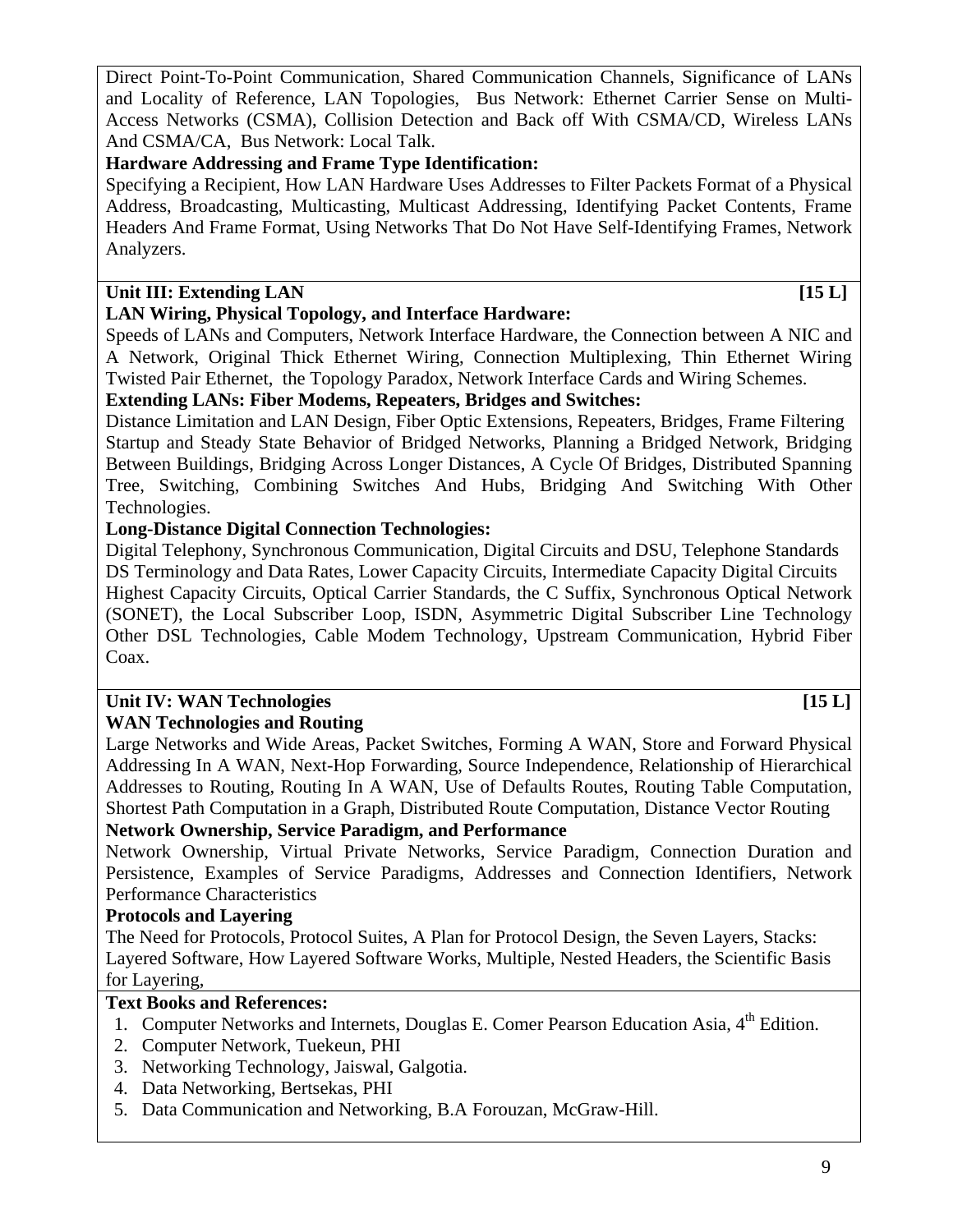| <b>Course Code</b>                                                                                  | Title                                                                                             | Credits |  |  |  |
|-----------------------------------------------------------------------------------------------------|---------------------------------------------------------------------------------------------------|---------|--|--|--|
| <b>PSCS3034</b>                                                                                     | <b>Fuzzy Logic and Neural Networks</b><br>[60 Lectures]                                           | 04      |  |  |  |
|                                                                                                     | Unit I : Introduction to Fuzzy logic:                                                             | [15L]   |  |  |  |
|                                                                                                     | Fuzzy sets, Properties, Operations on fuzzy sets, Fuzzy relations, Operations on fuzzy relations, |         |  |  |  |
|                                                                                                     | The extension principle, Fuzzy measures, Membership functions, Fuzzification and defuzzification  |         |  |  |  |
| methods, Fuzzy controllers.                                                                         |                                                                                                   |         |  |  |  |
|                                                                                                     | <b>Unit II: Introduction to Neural Networks:</b>                                                  | [15L]   |  |  |  |
|                                                                                                     | Biological neurons, McCulloch and Pitts models of neuron, Types of activation function, Network   |         |  |  |  |
|                                                                                                     | architectures, Knowledge representation. Learning process: Error-correction learning, Supervised  |         |  |  |  |
|                                                                                                     | learning, Unsupervised learning, Learning Rules.                                                  |         |  |  |  |
| <b>Unit III: Perceptron:</b>                                                                        |                                                                                                   | [15L]   |  |  |  |
|                                                                                                     | Single Layer Perceptron: Perceptron convergence theorem, Method of steepest descent - least       |         |  |  |  |
|                                                                                                     | mean square algorithms. Multilayer Perceptron: Derivation of the back-propagation algorithm,      |         |  |  |  |
| Learning Factors.                                                                                   |                                                                                                   |         |  |  |  |
| Associative Memory.                                                                                 | Simulated Annealing: The Boltzmann machine, Boltzmann learning rule, Bidirectional                |         |  |  |  |
|                                                                                                     | <b>Unit IV: Radial Basis and Recurrent Neural Networks:</b>                                       | [15 L]  |  |  |  |
|                                                                                                     | RBF network structure, theorem and the reparability of patterns, RBF learning strategies, K-means |         |  |  |  |
|                                                                                                     | and LMS algorithms, comparison of RBF and MLP networks, Hopfield networks: energy function,       |         |  |  |  |
|                                                                                                     | spurious states, error performance.                                                               |         |  |  |  |
| <b>Text Books:</b>                                                                                  |                                                                                                   |         |  |  |  |
| 1.                                                                                                  | Simon Haykin, "Neural Network a - Comprehensive Foundation", Pearson Education                    |         |  |  |  |
| 2.                                                                                                  | Zurada J.M., "Introduction to Artificial Neural Systems, Jaico publishers                         |         |  |  |  |
| 3.                                                                                                  | Thimothy J. Ross, "Fuzzy Logic with Engineering Applications", McGraw Hill                        |         |  |  |  |
| 4.                                                                                                  | Ahmad Ibrahim, "Introduction to Applied Fuzzy Electronics", PHI                                   |         |  |  |  |
| <b>References:</b>                                                                                  |                                                                                                   |         |  |  |  |
| 1.                                                                                                  | Yegnanarayana B., "Artificial Neural Networks", PHI                                               |         |  |  |  |
|                                                                                                     | 2. Driankov D., Hellendoorn H. & Reinfrank M., "An Introduction to Fuzzy Control", Norosa         |         |  |  |  |
| <b>Publishing House</b>                                                                             |                                                                                                   |         |  |  |  |
|                                                                                                     | 3. Berkan R.C., and Trubatch S.L., "Fuzzy Systems Design Principles", IEEE Press                  |         |  |  |  |
|                                                                                                     |                                                                                                   |         |  |  |  |
| Course Code                                                                                         | Title                                                                                             | Credits |  |  |  |
| <b>PSCS3035</b>                                                                                     | <b>Natural Language Processing - I</b><br>[60 Lectures]                                           | 04      |  |  |  |
|                                                                                                     | Unit I: Introduction to Natural language modelling:                                               | [15L]   |  |  |  |
|                                                                                                     | Challenges and state-of-the-art research, Gellish, Lojban, UML and Navya Nyaaya,                  |         |  |  |  |
|                                                                                                     | Language, metalanguage, artificial language and restricted language                               |         |  |  |  |
|                                                                                                     | Unit II: Navya Nyaaya technical terms and graphical representations:                              | [15L]   |  |  |  |
| Relations and their semantics (hold, describe, correlate, reference, delimit, subject), comparisons |                                                                                                   |         |  |  |  |
|                                                                                                     | with the modern modeling languages                                                                |         |  |  |  |
|                                                                                                     | Unit III: Modeling natural language text:                                                         | [15 L]  |  |  |  |
|                                                                                                     | Example text: Navya nyaaya bhasha pradeep – English translation                                   |         |  |  |  |
| Unit IV: Case study:                                                                                |                                                                                                   | [15 L]  |  |  |  |
|                                                                                                     | Modeling of an Indian language (e.g., Marathi, Hindi)                                             |         |  |  |  |

# **References:**

1. Ujjwala Jha, **"**Navya nyaaya bhaasha pradeep (English translation)"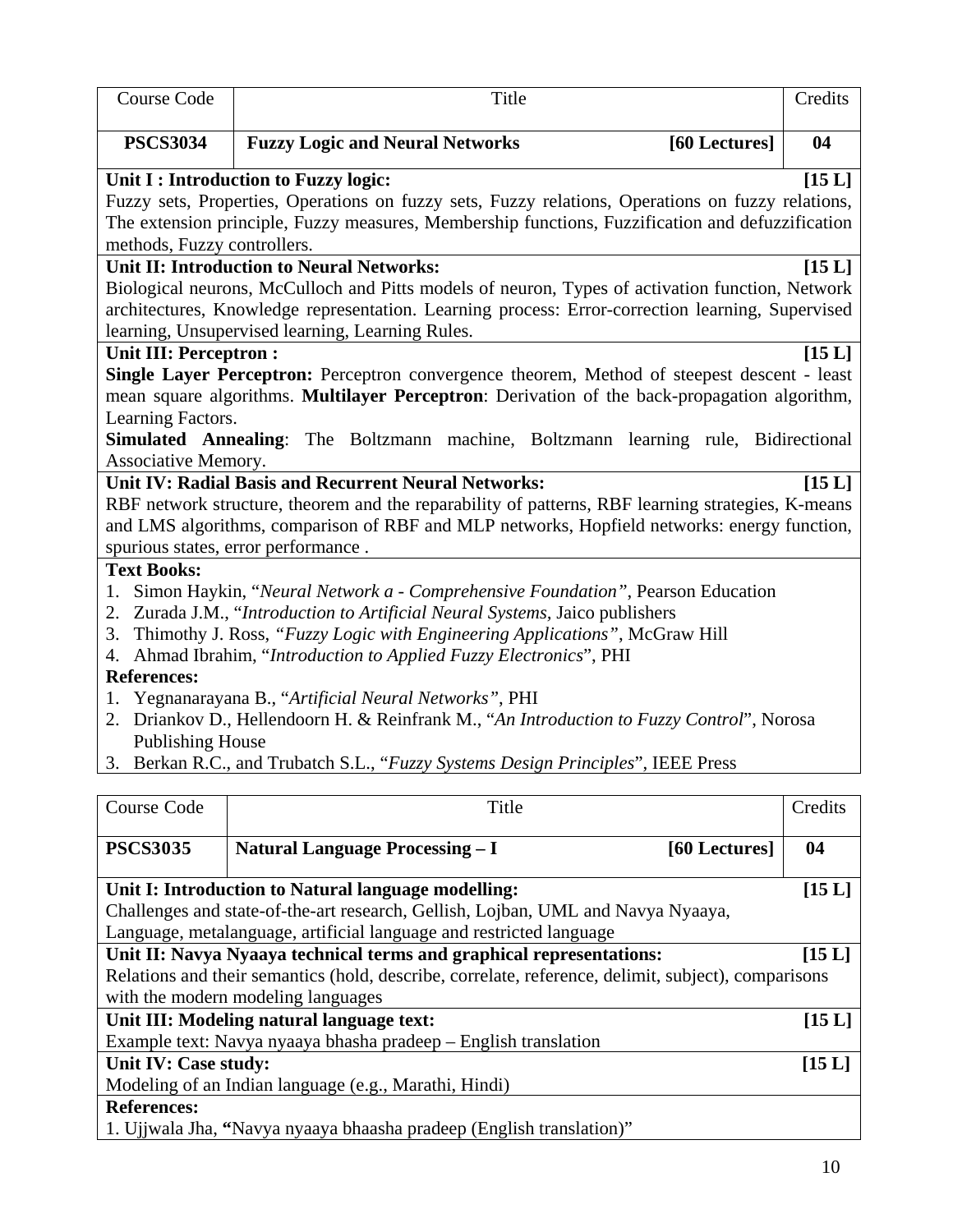- 2. Dr. Shreenivasa Varakhedi, "Navya Nyaaya Paribhaasha", 2004
- 3. http://www.gellish.net/downloads.html
- 4. John Cowan, "The complete Lojban Language"
- 5. Booch, Jacobson and Rumbaugh, OMG UML Specifications

# **Electives II Select any ONE from PSCS3041 TO PSCS3045**

| Course Code                    | Title                                                                                                                                                                                                                                                                                                                                                                                                                                                                                                                                                                                                                                                                                                                                                                                                                                                                                                | Credits                     |
|--------------------------------|------------------------------------------------------------------------------------------------------------------------------------------------------------------------------------------------------------------------------------------------------------------------------------------------------------------------------------------------------------------------------------------------------------------------------------------------------------------------------------------------------------------------------------------------------------------------------------------------------------------------------------------------------------------------------------------------------------------------------------------------------------------------------------------------------------------------------------------------------------------------------------------------------|-----------------------------|
| <b>PSCS3041</b>                | [60 Lectures]<br><b>Pattern Recognition</b>                                                                                                                                                                                                                                                                                                                                                                                                                                                                                                                                                                                                                                                                                                                                                                                                                                                          | 04                          |
| Unit I:<br>features            | Introduction to Bayesian Decision Theory: Machine perception, Pattern recognition systems,<br>Design cycle, Learning and Adaptation. Bayesian decision theory: Continuous features, Minimum-<br>error rate classification, classification, Classifiers, Discriminant functions and Decision surfaces,<br>Normal density, Discriminant functions for normal density, Bayes Decision theory: discrete<br>Maximum-Likelihood and Bayesian Parameter Estimation: Maximum likelihood estimation,<br>Bayesian estimation, Bayesian parameter estimation: Gaussian case and General theory, Problems<br>of dimensionality, Hidden Markov Model                                                                                                                                                                                                                                                              | [15L]                       |
| Unit II:<br>Unit III:          | <b>Nonparametric Techniques:</b> Density estimation, Parzen windows, $k_n$ -Nearest-Neighbor<br>estimation, Nearest-Neighbor rule, Matrics and Nearest-Neighbor classification<br>Linear Discriminants Functions: Linear discriminant functions and decision<br>Generalised linear discriminant functions, 2-Category linearly separable case, Minimising the<br>Perceptron criterion function, Relaxation procedure, Non-separable behavior, Minimum squared<br>error procedure, Ho-Kashyap procedures, Multicategory generalizations<br><b>Nonmetric Methods:</b> Decision tree, CART, ID3, C4.5, Gramatical methods, Gramatical interfaces<br>Algorithm Independent Machine Learning: Lack of inherent superiority of any classifier, Bias<br>and Variance, Resampling for estimating statistic, Resampling for classifier design, Estimating and<br>comparing classifiers, Combining classifiers | [15L]<br>surfaces,<br>[15L] |
| Unit IV:<br><b>Text Books:</b> | <b>Unsupervised Learning and Clustering:</b><br>Mixture densities and Identifiability, Maximum-<br>Likelihood estimations, Application to normal mixtures, Unsupervised Bayesian learning, Data<br>description and clustering criterion function for clustering, Hierarchical clustering<br><b>Applications of Pattern Recognition</b><br>1. Duda, Hart, and Stock, "Pattern Classification", John Wiley and Sons.                                                                                                                                                                                                                                                                                                                                                                                                                                                                                   | [15L]                       |
|                                | 2. Gose, Johnsonbaugh and Jost, "Pattern Recognition and Image analysis", PHI                                                                                                                                                                                                                                                                                                                                                                                                                                                                                                                                                                                                                                                                                                                                                                                                                        |                             |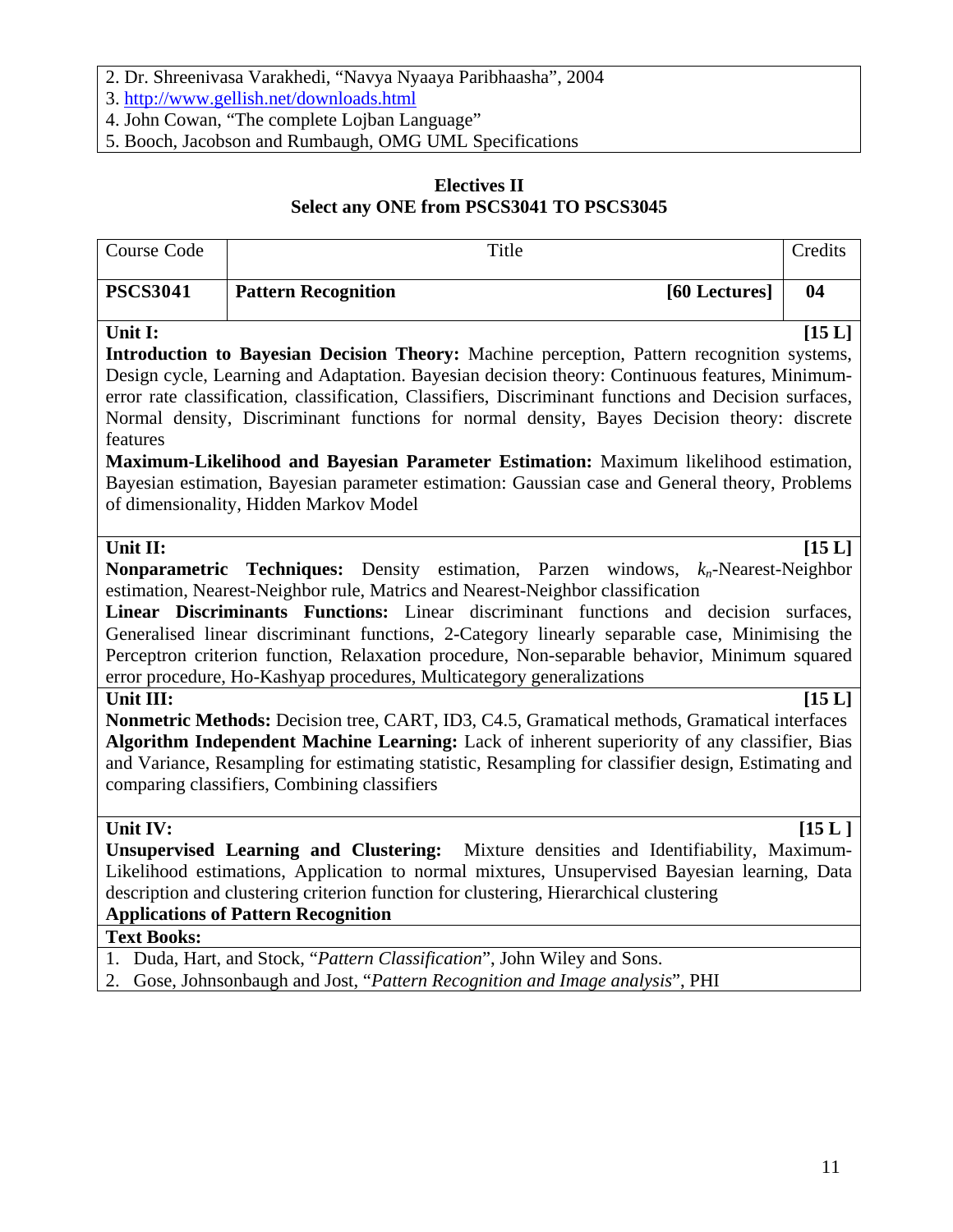| Course Code                                                 | Title                                                                                                                                                                                                                                                                                               | Credits   |
|-------------------------------------------------------------|-----------------------------------------------------------------------------------------------------------------------------------------------------------------------------------------------------------------------------------------------------------------------------------------------------|-----------|
| <b>PSCS3042</b>                                             | <b>Virtual Reality and Virtual Environment</b><br>[60 Lectures]                                                                                                                                                                                                                                     | 04        |
| Unit I:<br><b>3D Computer graphics</b>                      | Real time computer graphics, Flight simulation, virtual environment, Benefits of virtual reality,<br>Evolution of Virtual Reality, Historical perspective, scientific land marks                                                                                                                    | [15L]     |
|                                                             | The virtual world space, positioning the virtual observer, the perspective projection, Human vision,<br>Stereo perspective projection, 3D clipping, colour theory, simple 3D modelling, illumination models,<br>shading algorithms, radiosity, hiddensurface removal, realism, stereographic images |           |
| Unit II:                                                    |                                                                                                                                                                                                                                                                                                     | [15 L]    |
| <b>Geometric modelling</b>                                  |                                                                                                                                                                                                                                                                                                     |           |
| <b>Geometrical Transformations</b>                          | From 2D to 3D, 3D space curves, 3D boundary representation,                                                                                                                                                                                                                                         |           |
| detection                                                   | Frames of reference, Modelling transformations, instances, picking flying, Scaling the VE, Collision                                                                                                                                                                                                |           |
| A generic VR Systems                                        |                                                                                                                                                                                                                                                                                                     |           |
|                                                             | The virtual Environment, The computer environment, VR Technology, Modes of Interaction, VR                                                                                                                                                                                                          |           |
| systems                                                     |                                                                                                                                                                                                                                                                                                     |           |
| Unit III:                                                   |                                                                                                                                                                                                                                                                                                     | [15L]     |
|                                                             | <b>Animating the Virtual Environment</b>                                                                                                                                                                                                                                                            |           |
|                                                             | Dynamics of numbers, the animation of objects, shape and object in-betweening,                                                                                                                                                                                                                      | free-form |
| deformation, particle systems<br><b>Physical Simulation</b> |                                                                                                                                                                                                                                                                                                     |           |
|                                                             | Objects falling in a gravitational field, rotating wheels, Elastic collisions, Projectiles, simple                                                                                                                                                                                                  |           |
|                                                             | pendulums, springs, flight dynamics of an aircraft                                                                                                                                                                                                                                                  |           |
| <b>Human</b> factors                                        |                                                                                                                                                                                                                                                                                                     |           |
|                                                             | The eye, The ear, the somatic senses, Equilibrium                                                                                                                                                                                                                                                   |           |
| Unit IV:                                                    |                                                                                                                                                                                                                                                                                                     | $[15 L]$  |
| <b>Virtual Reality Hardware</b>                             |                                                                                                                                                                                                                                                                                                     |           |
|                                                             | Sensor hardware, Head-coupled displays, Acoustic hardware, Integrated VR Systems                                                                                                                                                                                                                    |           |
| <b>Virtual Reality Software</b>                             |                                                                                                                                                                                                                                                                                                     |           |
|                                                             | Modelling Virtual worlds, Physical simulation, VR tool kits                                                                                                                                                                                                                                         |           |
| <b>Virtual Reality Applications</b>                         |                                                                                                                                                                                                                                                                                                     |           |
| Interaction                                                 | Engineering, Entertainment, science, Education, training, Future Virtual environment, Modes of                                                                                                                                                                                                      |           |
|                                                             |                                                                                                                                                                                                                                                                                                     |           |
| <b>Text Books:</b>                                          | Virtual Reality Systems John Vince- Pearson Education Asia                                                                                                                                                                                                                                          |           |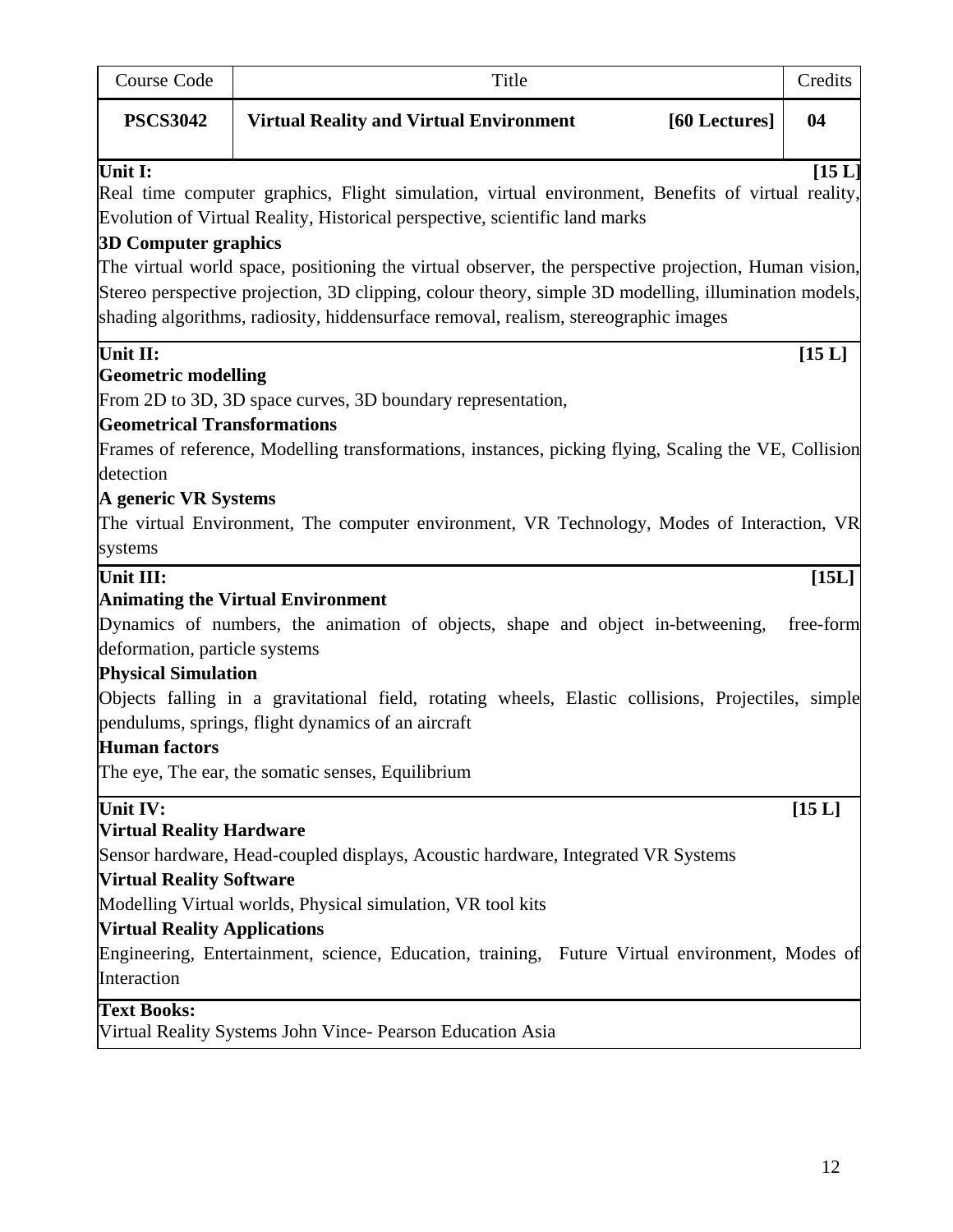| <b>Course Code</b>                                         | Title                                                                                                                                                                                                                                       | Credits |
|------------------------------------------------------------|---------------------------------------------------------------------------------------------------------------------------------------------------------------------------------------------------------------------------------------------|---------|
| <b>PSCS3043</b>                                            | <b>Bio-Informatics</b><br>[60 Lectures]                                                                                                                                                                                                     | 04      |
| <b>Unit I: Introduction</b>                                | The biological sequence structure deficit- Genome Projects-pattern recognition and prediction – the<br>role of chaperones-sequence Analysis-Homology and analogy.                                                                           | [15L]   |
| <b>Unit II: Information Networks</b>                       | Review of computer communication networks-the European molecular biology network- EMBnet-<br>National Center for Biotechnology Information-NCBI- virtual tourism.                                                                           | [15L]   |
| addresses                                                  | <b>Unit III: Protein Information resources</b><br>Biological Data Bases-Primary sequence Databases-Composite Protein sequence databases-<br>Secondary databases- Composite Protein pattern databases-structure classification databases-web | [15 L]  |
|                                                            | <b>Unit IV: Genome Information resources</b><br>DNA Sequence Analysis, Pair-wise alignment Techniques, Multiple sequence alignment, Secondary<br>database searching, Building a sequence search Protocol, Analysis packages                 | [15L]   |
| <b>Text Book &amp; References:</b><br>Essen, 1999<br>2003. | 1. "Introduction to Bio – Informatics", by T.K. Attwood and D.J. Perry –smith, Longman,<br>2. "Bio Informatics Computing", by Bryan Bergeron, Second Edition, Pearson Education,                                                            |         |
| <b>Course Code</b>                                         | Title                                                                                                                                                                                                                                       | Credits |
| <b>PSCS3044</b>                                            | <b>Optimization Techniques</b><br>[60 Lectures]                                                                                                                                                                                             | 04      |

# **Unit I: Introduction: [15 L]**

Need for optimization and historical development classification and formulation of optimization problem, Classical optimization methods. , Calculus based methods, Enumerative schemes, Random search algorithms, Evolutionary algorithms.

# **Linear Programming model:**

Formulation, objective function, constraints, decision variables, canonical and standard forms, parameters and variables, classical problems such as crew scheduling, Knap sack, napkin/caterer, product mix etc. Graphical method for two variable problems,

# **Introduction to Simplex Methods:**

Simple simplex algorithm and tabular representation, types of solution such as feasible / non feasible, degenerate / non degenerate, optimal / sub optimal, unique / alternate / infinite optimal, bounded / unbounded value and solution and their interpretations from simplex table, cycling phenomena, mutual solution of problems involving upto three iterations.

| Unit II: Advanced Simplex Methods, Dual Simplex Algorithm and Duality:                                                                     | [15L] |
|--------------------------------------------------------------------------------------------------------------------------------------------|-------|
| Artificial Variables, Big – M and Two Phase Simplex Methods, Degeneracy, unbounded solution,                                               |       |
|                                                                                                                                            |       |
|                                                                                                                                            |       |
| Infeasible Solution. Dual Simplex Method.<br>Duality concept, dual problem formulation, dual simplex method, primal sub optimal - dual not |       |

feasible, and other primal - dual relations, interpretation of dual variables.

Duality Properties, sensitivity analysis for variation of parameter at a time.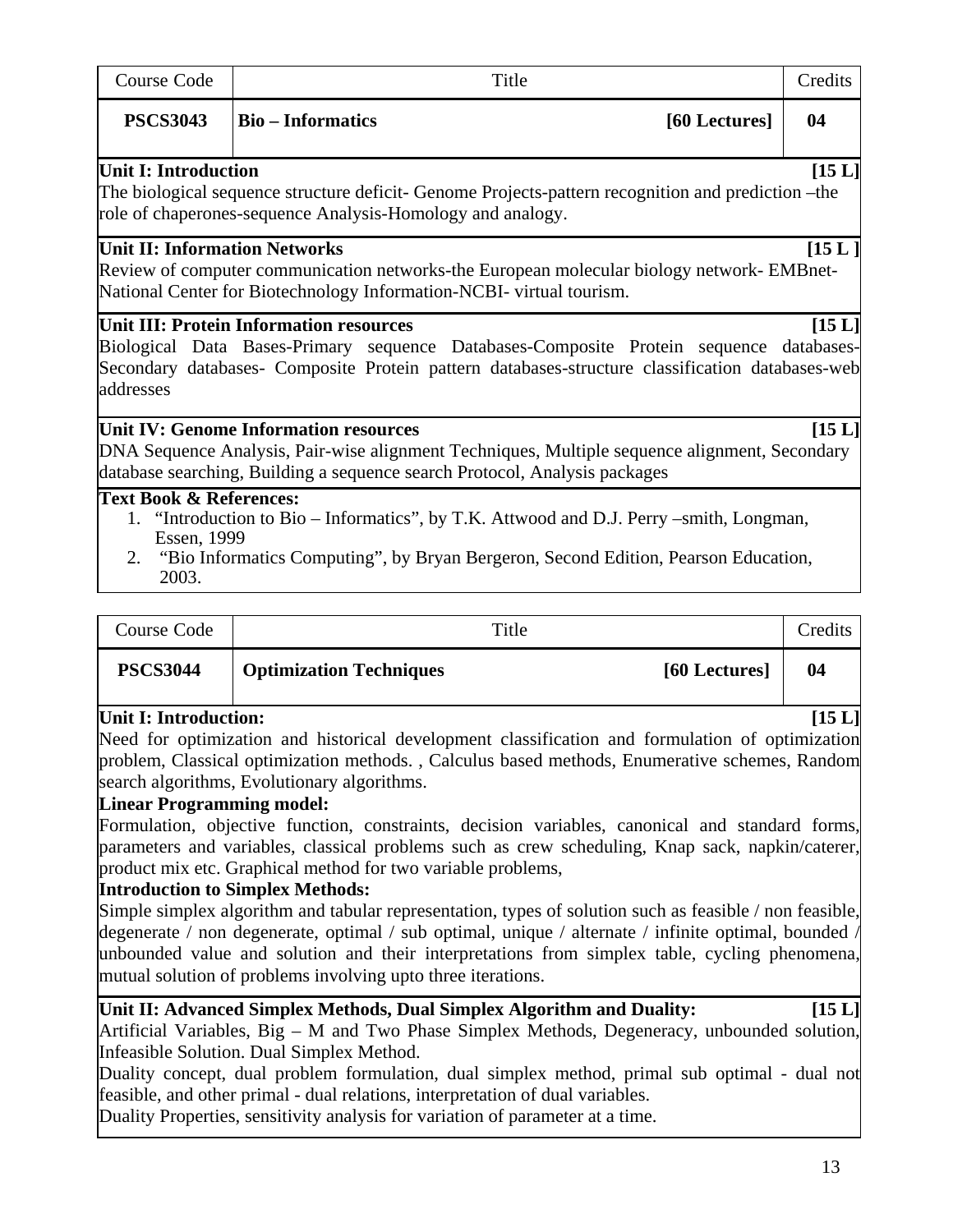# **Unit III:** [15 L]

Transportation, Transshipment and Assignment models.

As special cases of LP model, Problem formulation and optimality conditions in Vogel's penalty and Hungarian methods of solution. Traveling salesman problem as a special case of assignment problem, sensitivity analysis manual solution of problems involving upto three iterations.

# Unit IV: [15 L]

# **Integer LP Models**

Gomary's Cutting plane algorithms, branch and bound technique for integer programming **Simulation Models**

Monte Carlo or experimenting method based on Probabilistic behavior data and random numbers, application in Probabilistic real life problems

# **Text Books:**

- 1. Operation Research An Introduction by H.A. Taha.
- 2. Operations Research by P.K . Gupta, Hira S. Chand
- 3. Optimization Methods by Mital K.V
- 4. Operations Research by S.D. Sharma

# **References:**

- 5. Statistical Distribution in Engineering by Karl Bury.
- 6. Artificial Intelligence Through Simulated Evolution by Foged, Owence and Walsh.
- 7. Conference proceedings Annual conference on Evolution programming

| Course Code            | Title                                                                                                                                                                                                                                                                                                                                                                                                   |               | Credits |
|------------------------|---------------------------------------------------------------------------------------------------------------------------------------------------------------------------------------------------------------------------------------------------------------------------------------------------------------------------------------------------------------------------------------------------------|---------------|---------|
| <b>PSCS3045</b>        | Principles of Robotics programming – I                                                                                                                                                                                                                                                                                                                                                                  | [60 Lectures] | 04      |
|                        | <b>Unit I: Introduction to Microcontrollers:</b>                                                                                                                                                                                                                                                                                                                                                        |               | [15L]   |
| interfacing techniques | Hardware-software code-sign, embedded memories, example embedded systems, sensors,                                                                                                                                                                                                                                                                                                                      |               |         |
|                        | Unit II: Case Studies of Embedded Systems:<br>Digital Camera, Network Router, RTLinux                                                                                                                                                                                                                                                                                                                   |               | [15L]   |
| and Esterel.           | Unit III: Introduction to Model based Design:<br>Finite State Machines, State-charts, Programming languages for embedded systems e.g., Handel-C                                                                                                                                                                                                                                                         |               | [15 L]  |
| capabilities.          | Unit IV: Introduction to Real time systems:<br>Real time concepts, comparison of RTOS with traditional OS, required RTOS services and                                                                                                                                                                                                                                                                   |               | [15 L]  |
| <b>References:</b>     | 1. Jack Ganssle, "The art of designing embedded systems", Newnes, 1999<br>2. David Simon, "An embedded software primer", Addison Wesley, 2000<br>3. C M Krishna and Kang G Shin, "RTS: Real-Time Systems", MWH, 1997<br>4. J.A. Stankovic and K.Ramamritham, "Advances in Hard RealTime Systems", IEEE Computer<br>$\mathbb{C}$ of the During Western DO $(0.1, 1.1)$ and $(0.1, 1.1)$ and $(0.1, 1.1)$ |               |         |

Society Press, Washington DC, 1993 (Selected papers and references)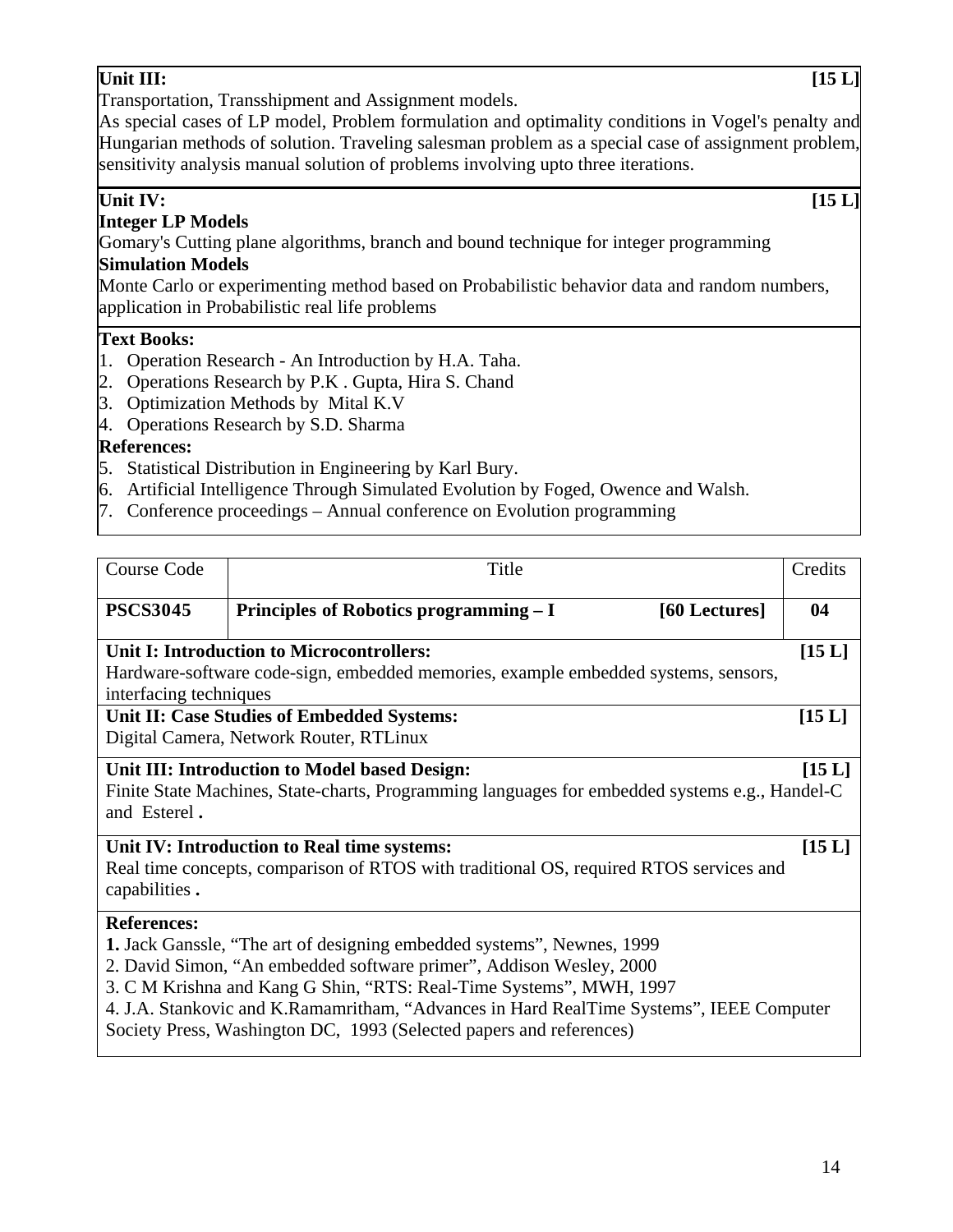# **PRACTICALS**

Through the Third Semester there will be 4 hours Practical per week will be held based on Theory **PSCSP301, PSCSP302, PSCSP3031 TO PSCSP3035 and PSCS3041 TO PSCSP3045** 

| <b>PSCSP301</b>  | <b>Artificial Intelligence</b> |    |
|------------------|--------------------------------|----|
| $\mathbf{1}$     | Unit 1                         |    |
| $\overline{2}$   | Unit 1                         |    |
| $\overline{3}$   | Unit 2                         |    |
| $\overline{4}$   | Unit 2                         |    |
| 5                | Unit 3                         |    |
| 6                | Unit 3                         |    |
| $\boldsymbol{7}$ | Unit 4                         | 02 |
| $8\,$            | Unit 4                         |    |
|                  |                                |    |
| <b>PSCSP302</b>  | <b>Distributed Computing</b>   |    |
| $\mathbf{1}$     | Unit 1                         |    |
| $\overline{c}$   | Unit 1                         |    |
| $\overline{3}$   | Unit 2                         |    |
| $\overline{4}$   | Unit 2                         |    |
| 5                | Unit 3                         |    |
| 6                | Unit 3                         |    |
| $\boldsymbol{7}$ | Unit 4                         | 02 |
| $8\,$            | Unit 4                         |    |
|                  |                                |    |
|                  | <b>Elective I</b>              |    |
|                  | PSCSP3031 TO PSCSP3035         |    |
| $\mathbf{1}$     | Unit 1                         |    |
| $\overline{2}$   | Unit 1                         |    |
| $\overline{3}$   | Unit 2                         |    |
| $\overline{4}$   | Unit 2                         |    |
| 5                | Unit 3                         |    |
| 6                | Unit 3                         |    |
| $\overline{7}$   | Unit 4                         |    |
| $\overline{8}$   | Unit 4                         | 02 |
|                  |                                |    |
|                  | <b>Elective II</b>             |    |
|                  | <b>PSCSP3041 TO PSCSP3045</b>  |    |
| $\mathbf{1}$     | Unit 1                         |    |
| $\overline{2}$   | Unit 1                         |    |
| $\overline{3}$   | Unit 2                         |    |
| $\overline{4}$   | Unit 2                         |    |
| 5                | Unit 3                         |    |
| 6                | Unit 3                         |    |
| $\tau$           | Unit 4                         |    |
| $8\,$            | Unit 4                         | 02 |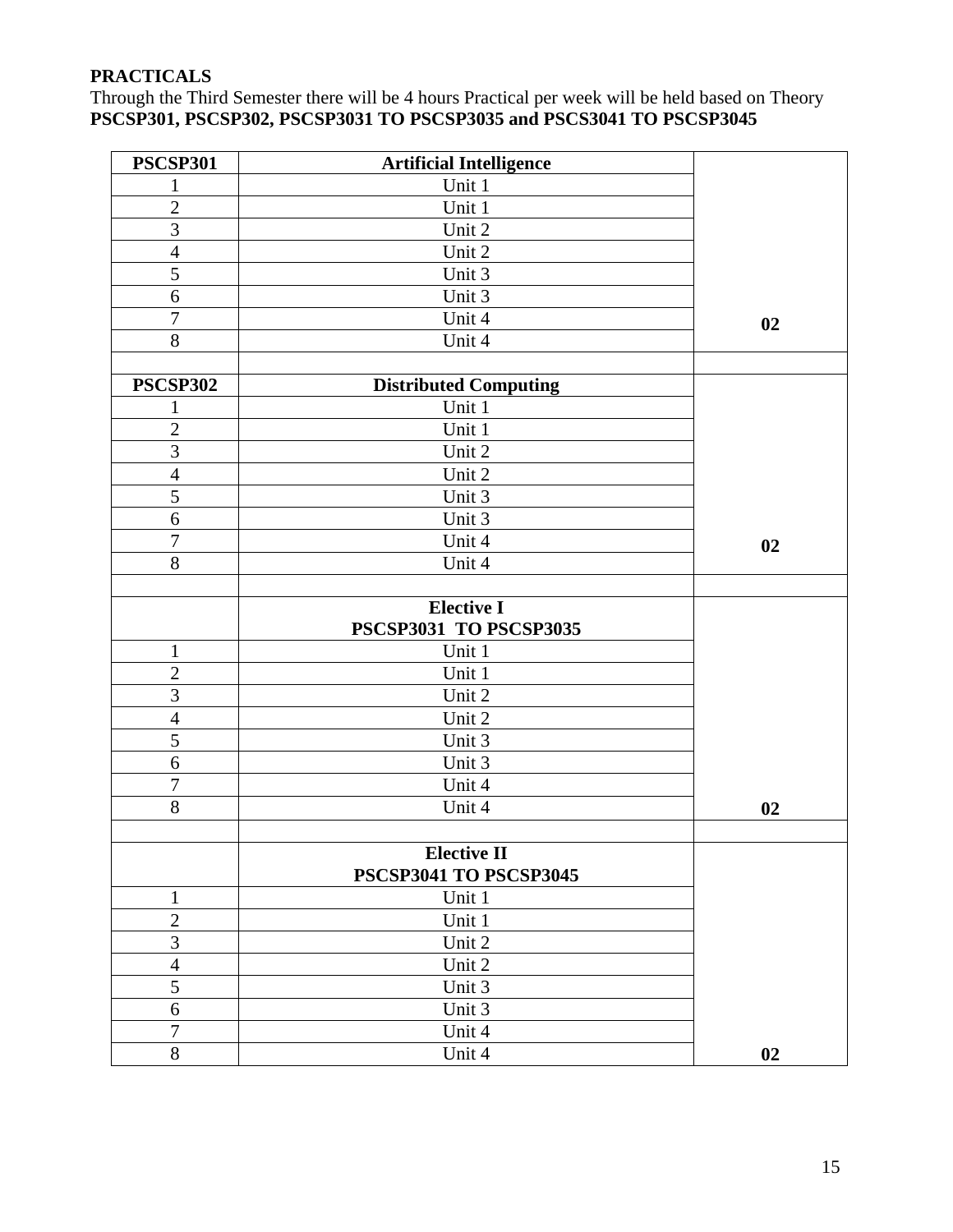# **Semester IV**:

M.Sc. Computer Science Program of Semester‐IV consists of four theory courses and four practical courses and one project. The details are as follows:

| <b>Theory</b>                                                                               | Subjects                                                                                                                                                                                                                                    | Lectures in Hours | Credits |
|---------------------------------------------------------------------------------------------|---------------------------------------------------------------------------------------------------------------------------------------------------------------------------------------------------------------------------------------------|-------------------|---------|
| <b>Course</b>                                                                               |                                                                                                                                                                                                                                             |                   |         |
| <b>PSCS401</b>                                                                              | <b>Image Processing</b>                                                                                                                                                                                                                     | 60                | 04      |
| <b>PSCS402</b>                                                                              | <b>Embedded Systems</b>                                                                                                                                                                                                                     | 60                | 04      |
| <b>PSCS4031</b><br><b>PSCS4032</b><br><b>PSCS4033</b><br><b>PSCS4034</b><br><b>PSCS4035</b> | <b>Elective I (Select ONE from)</b><br><b>Advanced Computer Networks</b><br><b>Information Security</b><br><b>Satellite Communication</b><br>Multimedia systems and<br>convergence to technologies<br><b>Natural Language Processing-II</b> | 60                | 04      |
| <b>PSCS4041</b><br><b>PSCS4042</b><br><b>PSCS4043</b><br><b>PSCS4044</b><br><b>PSCS4045</b> | <b>Elective II (Select ONE from)</b><br><b>Computer Vision</b><br>Java Technology<br><b>Intelligent Systems</b><br><b>Customer Relations Management</b><br>Principles of Robotics Programming-II                                            | 60                | 04      |
|                                                                                             |                                                                                                                                                                                                                                             | <b>Total</b>      | 16      |

# **Theory Courses:**

# **Practical courses:**

| <b>Practical</b> | Subjects                              | Practical | Credits |
|------------------|---------------------------------------|-----------|---------|
| <b>Course</b>    |                                       | Hours.    |         |
| <b>PSCSP401</b>  | <b>Image Processing</b>               | 04        | 02      |
| <b>PSCSP402</b>  | <b>Embedded Systems</b>               | 04        | 02      |
|                  | <b>Elective I (Select ONE from)</b>   | 04        | 02      |
| <b>PSCSP4031</b> | <b>Advanced Computer Networks</b>     |           |         |
| <b>PSCSP4032</b> | <b>Information Security</b>           |           |         |
| <b>PSCSP4033</b> | <b>Satellite Communication</b>        |           |         |
| <b>PSCSP4034</b> | Multimedia systems and                |           |         |
|                  | convergence to technologies           |           |         |
| <b>PSCSP4035</b> | <b>Natural Language Processing-II</b> |           |         |
|                  | <b>Elective II (Select ONE from)</b>  | 04        | 02      |
| <b>PSCSP4041</b> | <b>Computer Vision</b>                |           |         |
| <b>PSCSP4042</b> | Java Technology                       |           |         |
| <b>PSCSP4043</b> | <b>Intelligent Systems</b>            |           |         |
| <b>PSCSP4044</b> | <b>Customer Relations Management</b>  |           |         |
| <b>PSCSP4045</b> | Principles of Robotics Programming-II |           |         |
|                  | <b>Total</b>                          | 16        | 08      |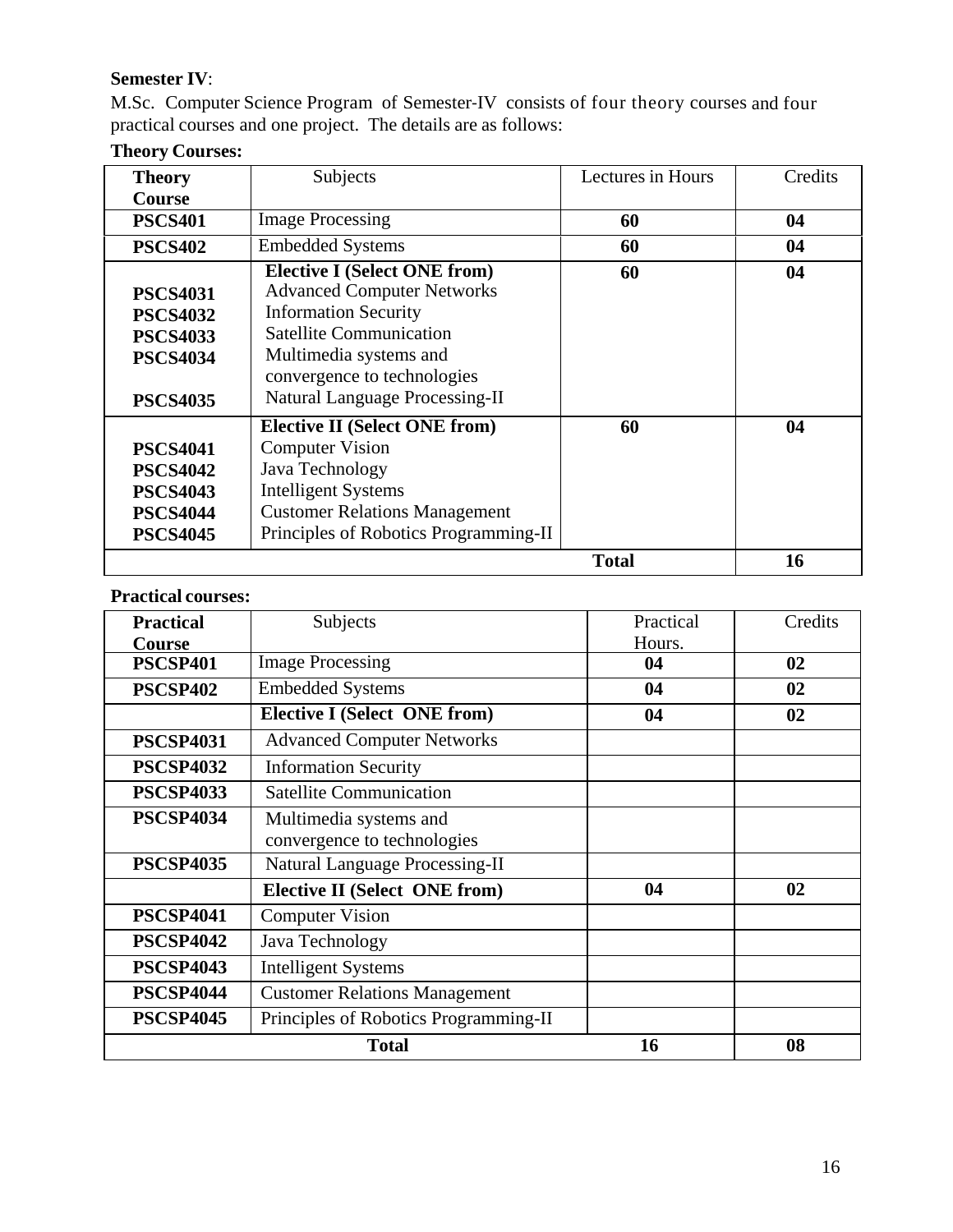# **M.Sc. Computer Science Semester IV**

| Course                             | Title                                                                                                                                                                                                                                                                                                                                                                                                                                                                                                                                                                                                         | Credits |
|------------------------------------|---------------------------------------------------------------------------------------------------------------------------------------------------------------------------------------------------------------------------------------------------------------------------------------------------------------------------------------------------------------------------------------------------------------------------------------------------------------------------------------------------------------------------------------------------------------------------------------------------------------|---------|
| Code<br><b>PSCS401</b>             | <b>Image Processing</b><br>[60 Lectures]                                                                                                                                                                                                                                                                                                                                                                                                                                                                                                                                                                      | 04      |
| [15 L]                             | Unit I: Introduction to Image Processing Systems and Image Transforms                                                                                                                                                                                                                                                                                                                                                                                                                                                                                                                                         |         |
| pixels                             | Digital Image Processing Systems: Introduction, Structure of human eye, Image formation in the<br>human eye, Brightness adaptation and discrimination, Image sensing and acquisition, Storage,<br>Processing, Communication, Display. Image sampling and quantization, Basic relationships between                                                                                                                                                                                                                                                                                                            |         |
|                                    | Image Transforms (Implementation): Introduction to Fourier transform, DFT and 2-D DFT,<br>Properties of 2-D DFT, FFT, IFFT, Walsh transform, Hadamard transform, Discrete cosine transform,<br>Slant transform, Optimum transform: Karhunen - Loeve (Hotelling) transform.                                                                                                                                                                                                                                                                                                                                    |         |
|                                    | <b>UnitII: Image Enhancement Methods</b><br>Image Enhancement in the Spatial Domain: Gray level transformations, Histogram processing,<br>Arithmetic and logic operations, Spatial filtering: Introduction, Smoothing and sharpening filters<br>Image Enhancement in the Frequency Domain: Frequency domain filters: Smoothing and<br>Sharpening filters, Homomorphic filtering                                                                                                                                                                                                                               | [15L]   |
|                                    | <b>Unit III: Types Image Processing</b><br>Wavelets and Multiresolution Processing: Image pyramids, Subband coding, Haar transform, Series<br>expansion, Scaling functions, Wavelet functions, Discrete wavelet transforms in one dimensions, Fast<br>wavelet transform, Wavelet transforms in two dimensions.<br>Morphological Image Processing: Introduction, Dilation, Erosion, Opening, Closing, Hit-or-Miss<br>transformation, Morphological algorithm operations on binary images, Morphological algorithm<br>operations on gray-scale images                                                           | [15 L]  |
| standards.<br>Regional descriptors | UnitIV: Image Representation & Description, Compression & Segmentation<br>Image Data Compression: Fundamentals, Redundancies: Coding, Interpixel, Psycho-visual, Fidelity<br>criteria, Image compression models, Error free compression, Lossy compression, Image compression<br>standards: Binary image and Continuous tone still image compression standards, Video compression<br>Image Segmentation: Detection of discontinuities, Edge linking and Boundary detection,<br>Thresholding, Region based segmentation<br>Image Representation and Description: Representation schemes, Boundary descriptors, | [15L]   |
| <b>References:</b>                 | 1. R.C.Gonsales R.E.Woods, "Digital Image Processing", Second Edition, Pearson Education<br>2. Anil K.Jain, "Fundamentals of Image Processing", PHI.<br>3. William Pratt, "Digital Image Processing", John Wiley<br>4. Milan Sonka, Vaclav Hlavac, Roger Boyle, "Image Processing, Analysis, and Machine<br>Vision" Thomson Learning.<br>5. N Ahmed & K.R. Rao, "Orthogonal Transforms for Digital Signal Processing" Springer.<br>6. B. Chanda, D. Dutta Majumder, "Digital Image Processing and Analysis", PHI.                                                                                             |         |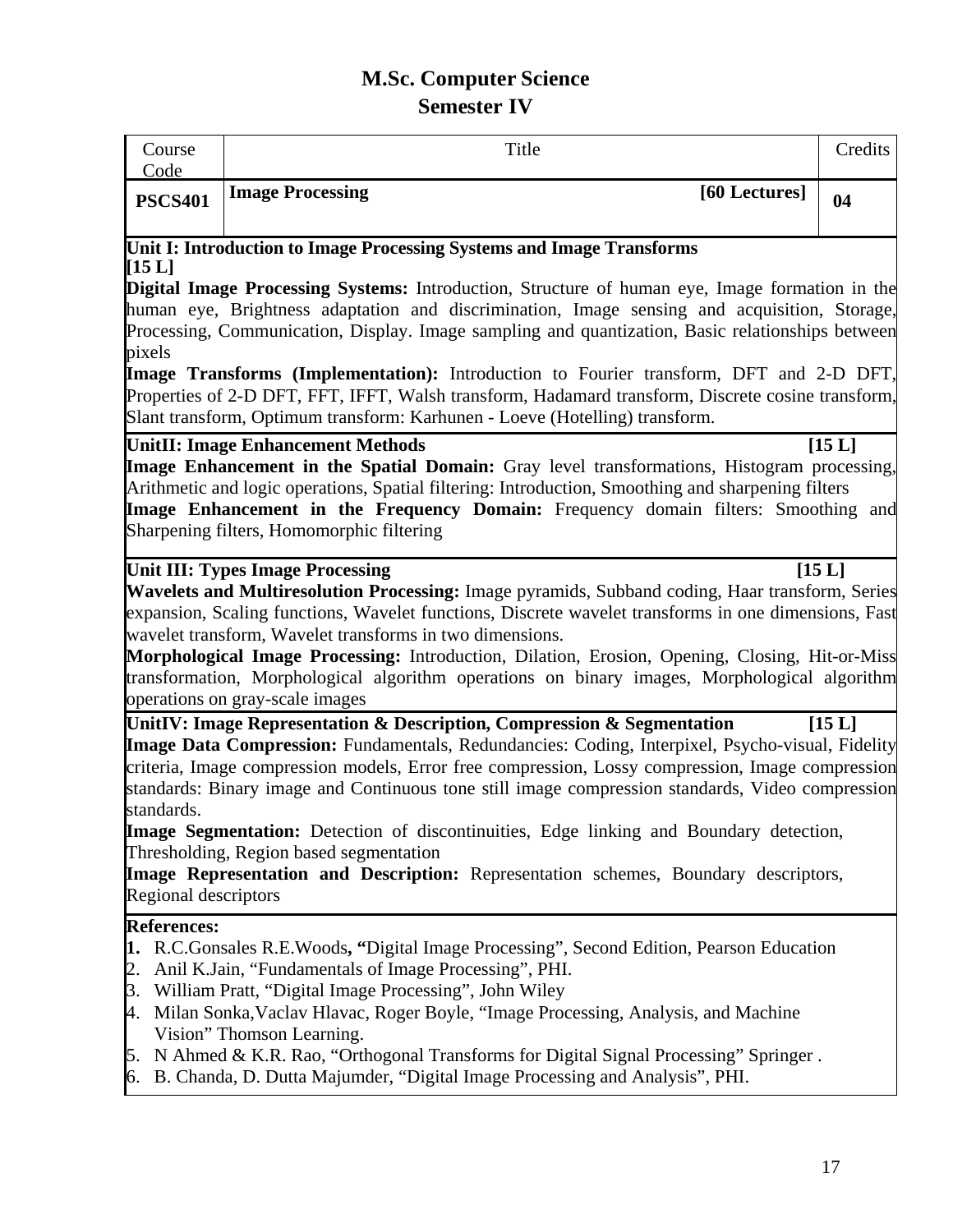| Course<br>Code |                         | Title |               | Credits |
|----------------|-------------------------|-------|---------------|---------|
| <b>PSCS402</b> | <b>Embedded Systems</b> |       | [60 Lectures] | 04      |

Unit I: [15] **An overview of embedded systems:** Introduction to embedded systems, Categories and requirements of embedded systems, Challenges and issues related to embedded software development, Hardware/Software co-design, Introduction to IC technology, Introduction to design technology **Embedded Software development:** Concepts of concurrency, processes, threads, mutual exclusion and inter-process communication, Models and languages for embedded software, Synchronous approach to embedded system design, Scheduling paradigms, Scheduling algorithms, Introduction to RTOS, Basic design using RTOS.

# Unit II: [15 L]

**Embedded C Language:** Real time methods, Mixing C and Assembly, Standard I/O functions, Preprocessor directives, Study of C compilers and IDE, Programming the target device

# **Unit III:** [15 L]

**Hardware for embedded systems:** Various interface standards, Various methods of interfacing, Parallel I/O interface, Blind counting synchronization and Gadfly Busy waiting, Parallel port interfacing with switches, keypads and display units, Memory and high speed interfacing, Interfacing of data acquisition systems, Interfacing of controllers, Serial communication interface, Implementation of above concepts using C language

# Unit IV: [15 L]

**Study of ATMEL RISC Processor:** Architecture, Memory, Reset and interrupt , functions, Parallel I/O ports, Timers/Counters, Serial communication, Analog interfaces, Implementation of above concepts using C language, Implementation of above concepts using C language

**Case studies and Applications of embedded systems:** Applications to: Communication, Networking, Database, Process Control, Case Studies of: Digital Camera, Network Router, RTLinux

# **Text Books:**

1. David E. Simon, "*An Embedded Software Primer* ", Pearson Education

- 2. Frank Vahid, Tony Givargis, "*Embedded System Design: A Unified Hardware/Software Introduction*", John Wiley
- 3. Barnett, Cox, O'Cull, "*Embedded C Programming and the Atmel AVR* ", Thomson Learning **Reference Books:** 
	- 1. Raj Kamal, "*Embedded Systems*", TMH
	- 2. Muhammad Ali Mazidi and Janice Gillispie Mazidi, "*The 8051Microcontroller and Embedded Systems",* Pearson Education
	- 3. Craig Hollabaugh, "*Embedded Linux*", Pearson Education
	- 4. Myke Predko, "*Programming and Customizing the 8051 Microcontroller*", TMH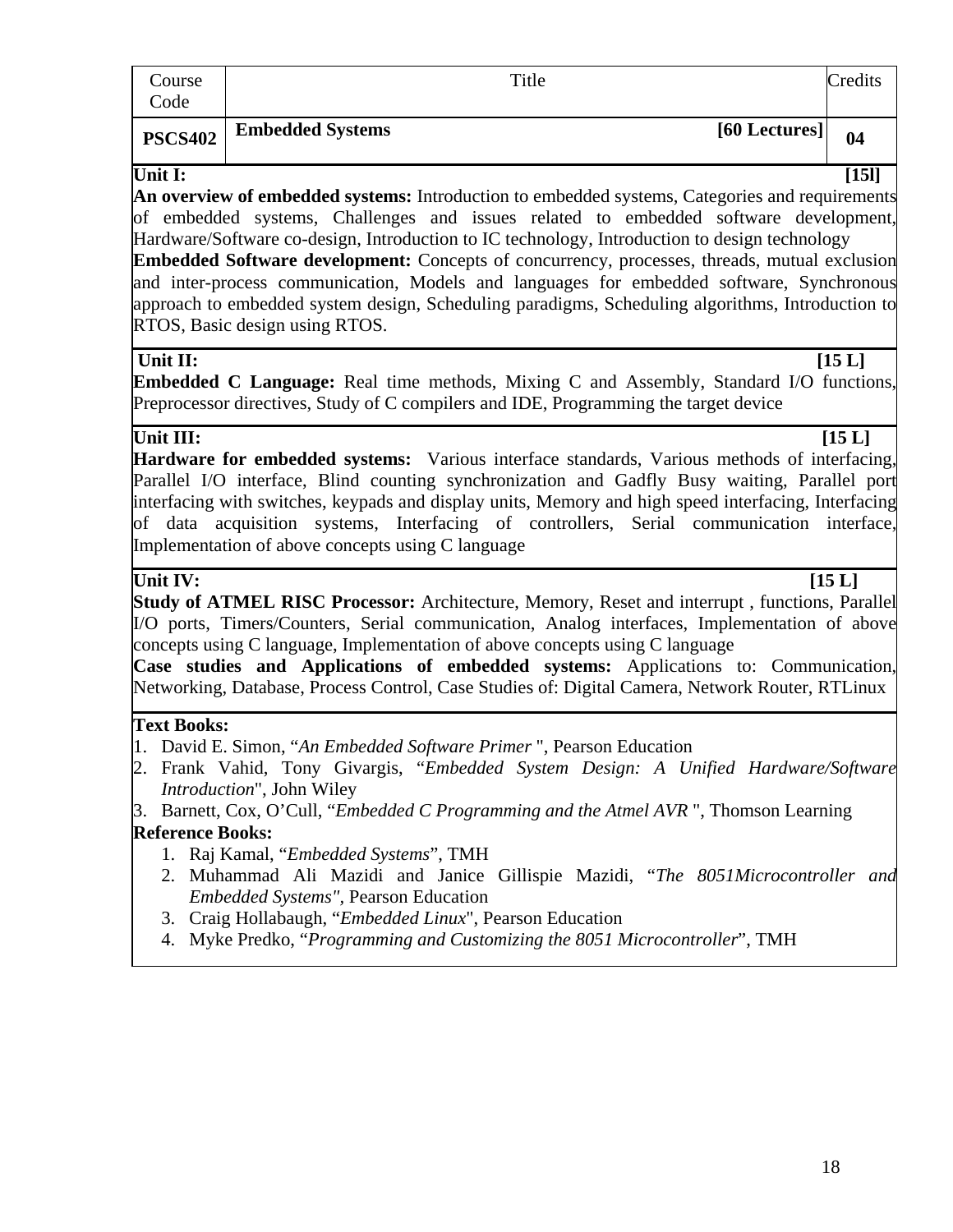# **Electives I Select any ONE form PSCS4031 TO PSCS4035**

| Course<br>Code          | Title                                                                                                                                                                                  | Credits |
|-------------------------|----------------------------------------------------------------------------------------------------------------------------------------------------------------------------------------|---------|
| <b>PSCS4031</b>         | <b>Advanced Computer Network</b><br>[60 Lectures]                                                                                                                                      | 04      |
| Unit I:                 | <b>Data Communications:</b> Business Drivers and Networking Directions : Data communication Past                                                                                       | [15L]   |
| and future.             |                                                                                                                                                                                        |         |
|                         | <b>Understanding the standards and their maker:</b> Creating standards: players and Process, Current                                                                                   |         |
| architectures.          | forums, Standard protocols, Layered reference models: The OSIRM, Standard computer                                                                                                     |         |
|                         | <b>Introduction to Transmission Technologies:</b> Hardware selection in the design process.                                                                                            |         |
|                         | <b>Optical Networking:</b> SONET/SDH standards, Dense wavelength division multiplexing (DWDM),                                                                                         |         |
|                         | Performance and Design considerations.                                                                                                                                                 |         |
| Unit II:                |                                                                                                                                                                                        | [15L]   |
|                         | Physical Layer Protocols and Access Technologies: Physical Layer Protocols and Interfaces,                                                                                             |         |
|                         | Accessing the Network, Copper access technologies, Cable Access Technologies, Fiber Access                                                                                             |         |
|                         | Technologies, Air Access Technologies.                                                                                                                                                 |         |
|                         | Common Protocols and Interfaces in the LAN environment: Data link layers protocols, LLC and                                                                                            |         |
|                         | MAC sub layer protocol, Ethernet, Token Ring, Token Bus and FDDI, Bridge protocols, Switching                                                                                          |         |
| in the LAN environment. |                                                                                                                                                                                        |         |
|                         | Frame Relay: FR specification and design, VoFR: Performance and Design considerations,                                                                                                 |         |
|                         | Advantages and disadvantages of FR.                                                                                                                                                    |         |
|                         | <b>Common WAN Protocol:</b> ATM: Many faces of ATM, ATM protocol operation (ATM cell and                                                                                               |         |
|                         | Transmission), ATM networking basics, Theory of operations, B-ISDN protocol reference model,                                                                                           |         |
|                         | PHY layer, ATM layer (Protocol model), ATM layer and cell (Definition), Traffic descriptors and                                                                                        |         |
|                         | parameters, Traffic and Congestion control defined, AAL Protocol model, Traffic contract and QoS,<br>User plane overview, Control plane AAL, Management plane, Sub-DS3 ATM, ATM public |         |
| services.               |                                                                                                                                                                                        |         |
| Unit III:               |                                                                                                                                                                                        | [15L]   |
|                         | <b>Common Protocols and Interfaces in the Upper Layers (TCP/IP):</b> Background (Routing                                                                                               |         |
|                         | protocols), TCP/IP suite, Network layer (Internetwork layer), Transport layer, Application layer,                                                                                      |         |
|                         | Addressing and routing design.                                                                                                                                                         |         |
|                         | <b>Mature Packet Switched Protocol:</b> ITU Recommendation X.25, User connectivity, Theory of                                                                                          |         |
|                         | Operation, Network layer functions, X.75 Internetworking protocol, switched multimegabit data                                                                                          |         |
|                         | service (SMDS), SMDS and IEEE 802.6, Subscriber Interface and Access protocol, Addressing and                                                                                          |         |
| Traffic control.        |                                                                                                                                                                                        |         |
|                         | <b>Requirements Definition:</b> User requirements, Traffic sizing, Traffic characteristics, Protocols,                                                                                 |         |
|                         | Time and Delay considerations, Connectivity, Availability, Reliability and Maintainability, Service                                                                                    |         |
|                         | aspects, Budget constraints,.                                                                                                                                                          |         |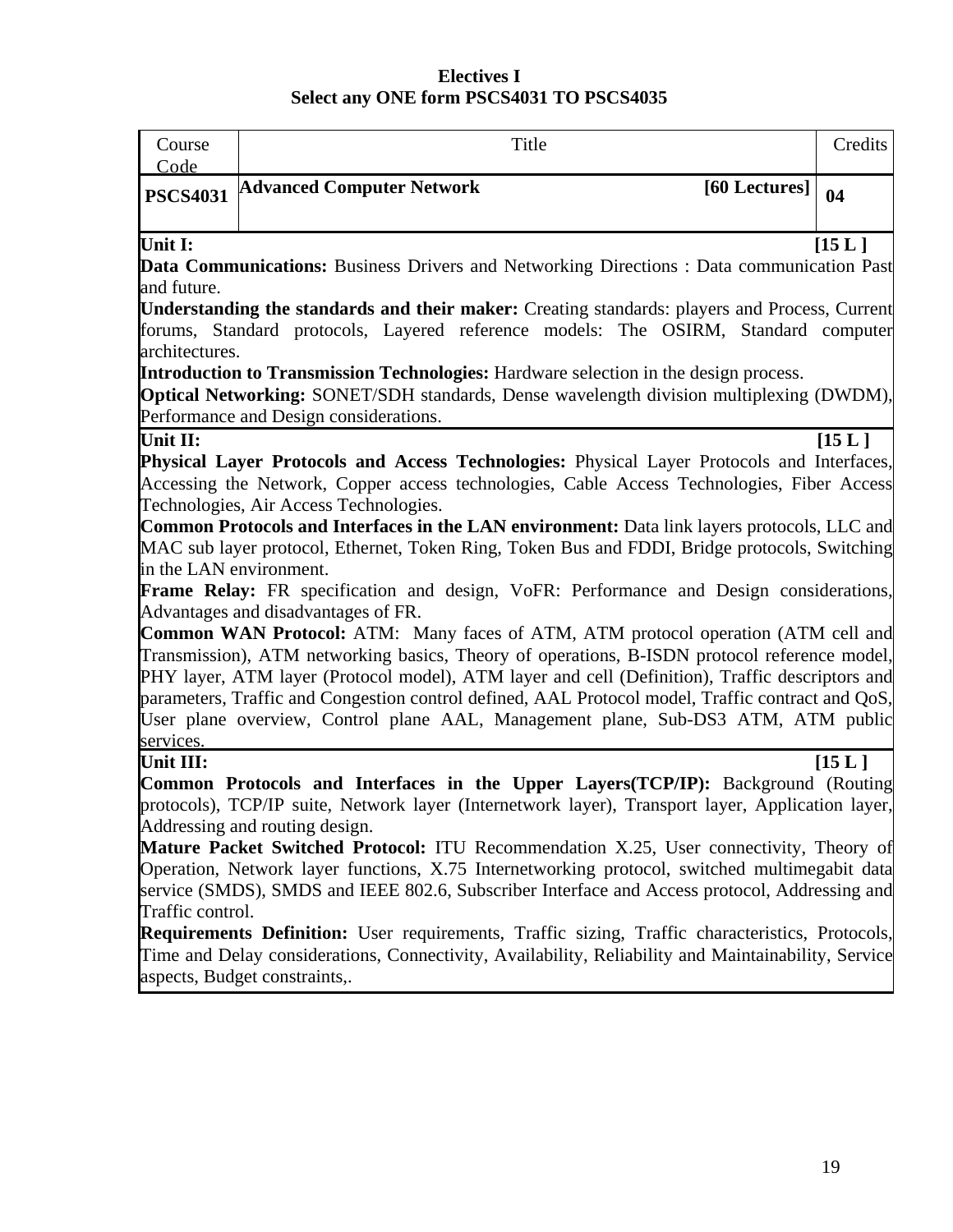# **Unit IV:** [15 L ]

**Traffic Engineering and Capacity planning:** Background (Throughput calculations) , Traffic engineering basics (Traffic characteristics), Traditional Traffic engineering, Queued data and packet switched traffic modeling, Designing for peaks, Delay or Latency, Availability and reliability, Network performance modeling, Creating the traffic matrix, Capacity planning and Network vision, Design tool, Categories of tools, Classes of design tool, Components of design projects, Types of design projects.

**Technology Comparisons:** Circuits-message-packet and cell switching methods, Packet switching service aspects, Generic packet switching network characteristics, Private verses public networking, Public network service selection, Business aspects of Packet-Frame and cell switching services, High speed LAN protocols comparisons, Application performance needs.

**Access Network Design:** Network design layers, Access layer design, Access network capacity, network topology and hardware, completing the access network design.

**Backbone Network Design:** Backbone requirements, Network capacities, Topologies, Topologies strategies, Tuning the network.

# **Text Books:**

- 1. Darren L Spohn, "Data Network Design", TMH
- 2. D. Bertsekas, R. Gallager, "Data Networks", PHI

### **References:**

- 1. W.R. Stevens, "Unix Network Programming", Vol.1, Pearson Education
- 2. J.Walrand, P. Varaiya, "High Performance Communication Networks", Morgan Kaufmann
- 3. Y. Zheng, S. Akhtar, "Networks for Computer Scientists and Engineers", Oxford
- 4. A.S. Tanenbaum, "Computer Networks"
- 5. Peterson & Davie, "Computer Networks", Harcourt Asia.
- 6. James D. McCabe , "Practical Computer Analysis and Design", Harcourt Asia.

| Course<br>Code  | Title                                 | Credits |
|-----------------|---------------------------------------|---------|
| <b>PSCS4032</b> | Information Security<br>[60 Lectures] | 04      |

Unit I: [15]

**Security in Network: Model for Security:** Threats in Networks, Stealing Passwords, Social Engineering, Bugs and Backdoors, Authentication Failures, Protocol Failure, Information Leakage. **Elementary Cryptography:** Terminology and Background, Cryptography and network security. Concepts of Encryption and Decryption. Cryptanalysis, Substation Cipher. Transpositions Good and Secure Encryption Algorithm, Trust worthy Encryption systems Data encryption standards (DES) and Advanced Encryption Standards (AES) Comparison of DES and AES.

**Classical Encryption Technique:** Symmetric and Asymmetric Encryption Systems, Stream and Block Ciphers, Contemporary Symmetric Ciphers, Confidentiality using Symmetric Encryption.

**Public Key Encryption and HASH Functions:** Public Key Cryptography and RSA, Message Authentication and Hash Function, Hash Algorithms, Digital Signatures and Authentication Protocols.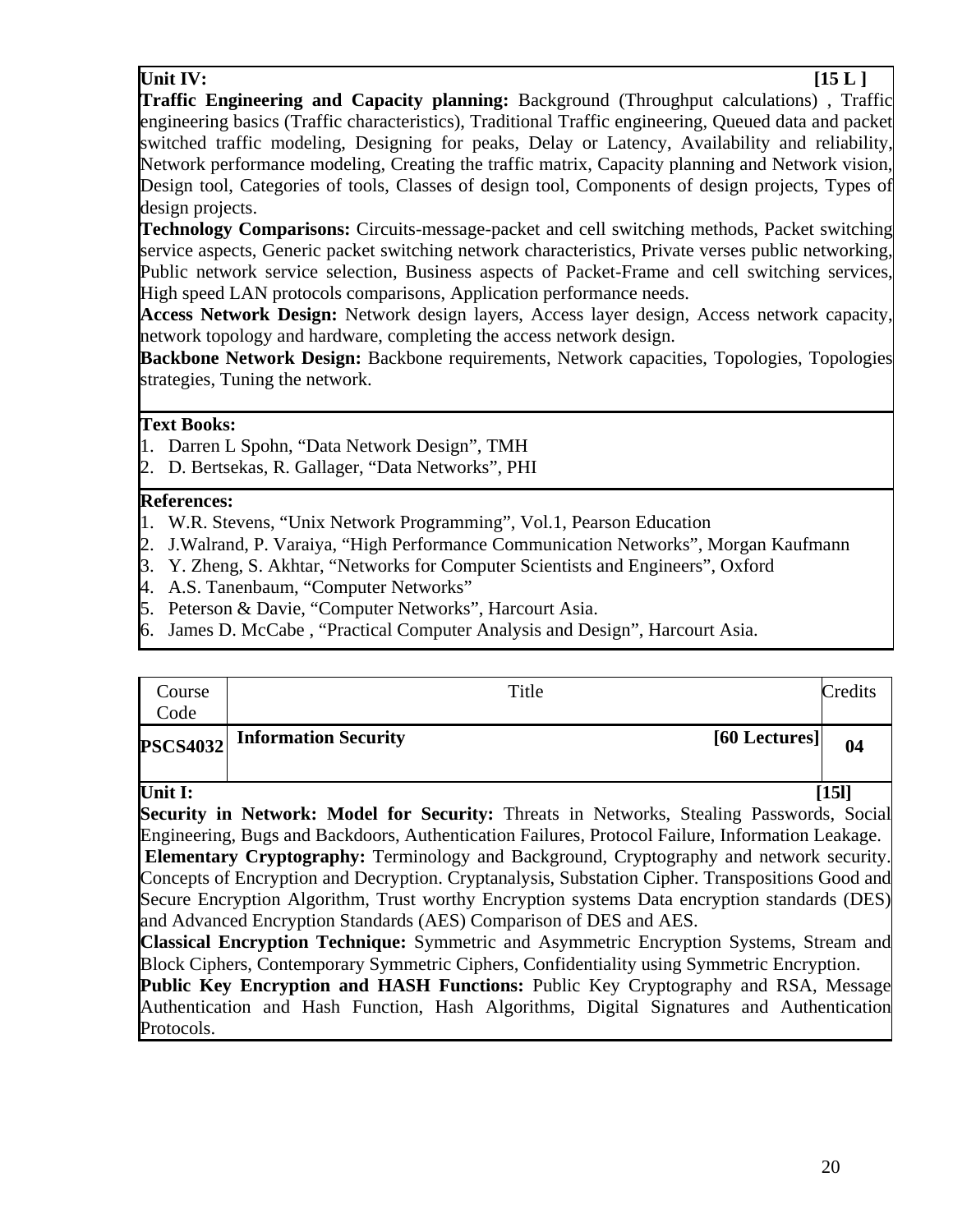# **Unit II:** [15 L]

**Firewalls: Basic Concepts (for understanding the firewalls rules):** TCP Segment format IP Datagram

format.  **Introduction:** Kinds of Firewalls, Packet Filters. Packet Filtering. Dynamic Packet Filters. Application-Level Filtering, Circuit-Level Gateways, Firewall Configurations, Demilitarized Zone

(DMZ), Networks, Distributed Firewalls, Limitation of Firewalls.

# **Filtering Services:**

Reasonable Services to Filter (Filter Rules to be applied): DNS, Web, FTP, NTP.

**DNS (Domain Name Server):** DNS overview, Protocol overview, Hierarchal Structure, Root Servers, Practical Experience.

**DNS Security:** Unpatched Servers, Misconfigured Servers.

**DNS Cache Poisoning:** Denial of Service Attack. Distributed Denial of Service Attack. Luring Users into a Crafted Site

# **Unit III:** [15 L]

**Web Security:** Overview of Web Server Security. *Goal of Server Attack*. Web site defacement. Data corruption. Data Theft. Types of Attacks.

**Web Server Protection:** FTP (File Transfer Protocol) SMTP (Simple Mail Transfer Protocol). NTP (Network Time Protocol),

**Intrusion detection systems:** Types of IDSs. Goal for Intrusion Detection systems, IDS Strength and Limitation.

**Electronic Mail Security:** Security for E-mail. Designs, Example of Secure Email

Systems, Pretty Good Privacy (PGP): How PGP works? *S/MIME (Secure Multipurpose Mail Extension):* MIME overview. S/MIME functionality.

Unit IV: [15 L]

**Wireless Application Protocol Security (WAP): Privacy Enhanced Mail (PEM):** How PEM works?

**Secure Socket Layer (SSL):** The Position of SSL in TCP/IP Protocol Suite. How SSL Works? The Handshake Protocol. The Record Protocol. The Alert Protocol.

**The WAP Stack:** The Security Layer-Wireless Transport Layer Security (WTLS).

**IP Security:** Introduction and Overview: IPSec Protocols. The Internet Key Exchange (IKE)

Protocol. Security Association (SA), Authentication Header (AH), Encapsulating Security Payload (ESP), IPSec Key Management.

# **Text Books:**

- 1. Cryptography and Network Security: Principles and practices., William Stallings-Third Edition
- **2.** .Cryptography and Network Security., Atul Kahate
- **3.** The complete Reference Network Security by Bragg, Rhodes-Ousley.
- 4. C. P. Pfleeger, and S. L. Pfleeger, .Security in Computing., Pearson Education.

# **Reference:**

1. Matt Bishop**, .***Computer Security: Art and Science.,* Pearson Education

2. Kaufman, Perlman, Speciner, .*Network Security*.

3. Eric Maiwald, .*Network Security : A Beginner.s Guide*., TMH

- 4. Bruce Schneier, .*Applied Cryptography.,* John Wiley.
- 5. Macro Pistoia, .*Java Network Security* ., Pearson Education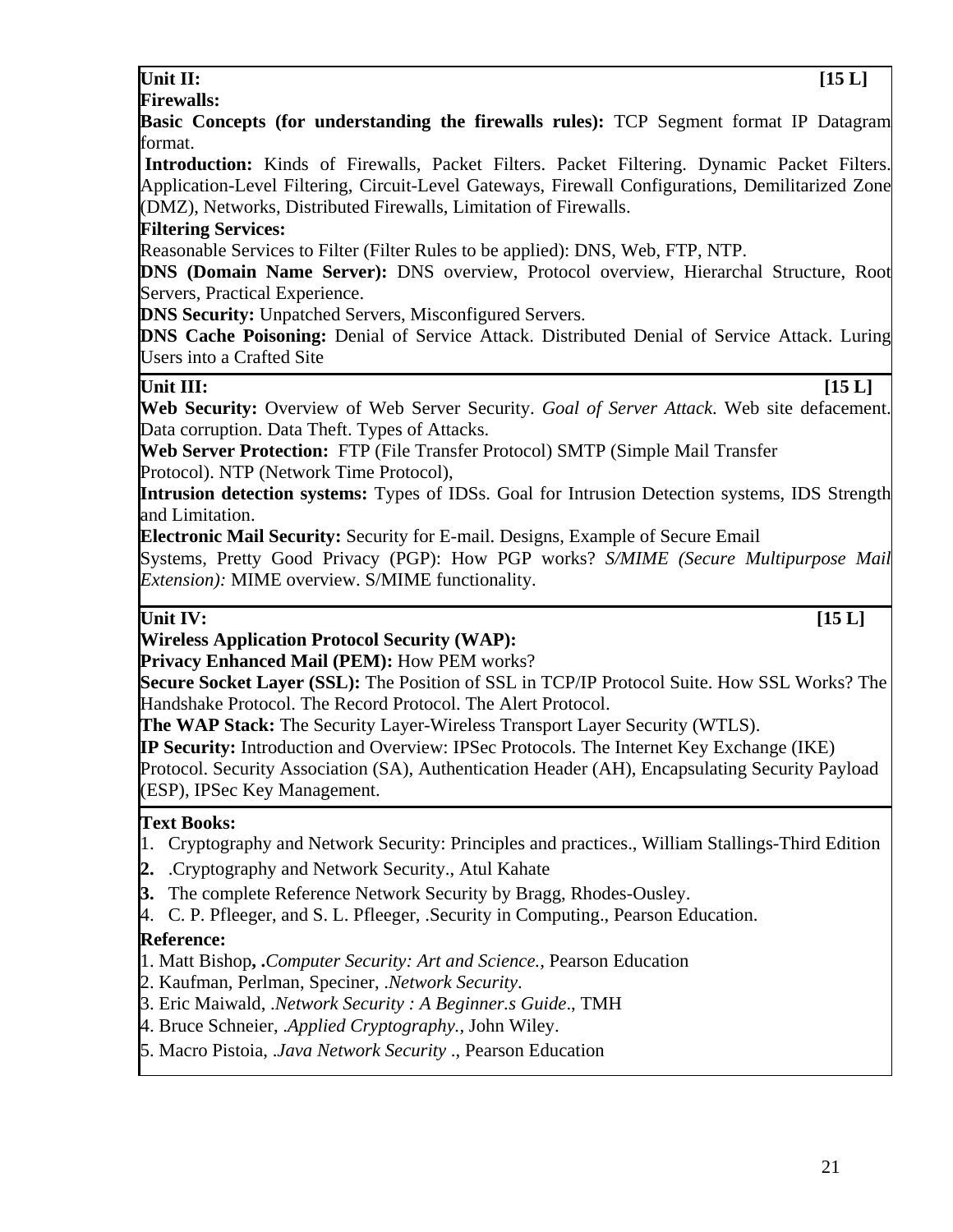| Course Code                        | Title                                                                                                                                                  | Credits |
|------------------------------------|--------------------------------------------------------------------------------------------------------------------------------------------------------|---------|
| <b>PSCS4033</b>                    | <b>Satellite Communication</b>                                                                                                                         | 04      |
|                                    | [60 Lectures]                                                                                                                                          |         |
|                                    |                                                                                                                                                        |         |
| <b>Introduction:</b>               | Unit I: Introduction to Satellite Communication                                                                                                        | [15L]   |
|                                    | General Background, Frequency Allocations for Satellite Services, Basic Satellite System,                                                              |         |
|                                    | <b>System Design Considerations, Applications.</b>                                                                                                     |         |
| <b>Satellite Orbits:</b>           |                                                                                                                                                        |         |
|                                    | Introduction, Laws Governing Satellite Motion, Orbital Parameters, Orbital Perturbations,<br>Inclined Orbits, Sun Synchronous Orbits.                  |         |
|                                    | Unit II: Satellites and their Design Considerations                                                                                                    | [15L]   |
|                                    | <b>Geostationary Satellites Systems:</b>                                                                                                               |         |
|                                    | Geostationary Orbit, Antenna Look Angles, Polar Mount Antennas, Limits of Visibility, Earth                                                            |         |
|                                    | Eclipse of Satellite, Near-Geostationary Satellites, Sun Transit Outage, Launching of                                                                  |         |
| Geostationary Satellites.          |                                                                                                                                                        |         |
|                                    | <b>Non Geostationary Orbit Satellite Systems:</b>                                                                                                      |         |
| <b>Communication Satellites:</b>   | Introduction, Reasons, Design Considerations, Case Study, Example of Systems.                                                                          |         |
|                                    | Introduction, Design Considerations, Lifetime and Reliability, Spacecraft Sub-Systems,                                                                 |         |
|                                    | Spacecraft mass and Power Estimations, Space Segment Cost Estimates.                                                                                   |         |
|                                    | <b>Unit III: Polarization and Satellite Antennas</b>                                                                                                   | [15 L]  |
| <b>Wave Propagation:</b>           |                                                                                                                                                        |         |
|                                    | Introduction, Atmospheric Losses, Ionospheric Effects, Rain Attenuation, Other Impairments,                                                            |         |
| <b>Polarization:</b>               |                                                                                                                                                        |         |
|                                    | Plane TEM Wave, Antenna Polarization, Polarization of Satellite Signals, Cross Polarization                                                            |         |
| <b>Antennas:</b>                   | Discrimination, Ionospheric Depolarization, Rain Depolarization, Ice Depolarization.                                                                   |         |
|                                    | Antenna basics, Reciprocity Theorem for Antennas, Aperture Antennas, Horn Antennas,                                                                    |         |
|                                    | Parabolic Reflectors, Offset Feed, Double Reflector Antennas, Shaped Reflector Systems.                                                                |         |
|                                    |                                                                                                                                                        |         |
|                                    | Unit IV: Communication Link and Other Technical Considerations                                                                                         | [15L]   |
| <b>Link Design:</b>                |                                                                                                                                                        |         |
|                                    | Introduction, Equivalent Isotropic Radiate Power, Transmission Losses, Link Power Budget                                                               |         |
|                                    | Equation, System Noise, Carrier to Noise Ratio for Uplink and Downlink, Combined Uplink and<br>Downlink Carrier to Noise Ratio, Intermodulation Noise. |         |
| <b>Multiple Access Techniques:</b> |                                                                                                                                                        |         |
|                                    | Introduction, FDMA, TDMA, FDMA/TDMA, Operation in a Multiple Beam Environment,                                                                         |         |
|                                    | CDMA, Multiple Access Examples.                                                                                                                        |         |
| <b>Earth Stations:</b>             |                                                                                                                                                        |         |
|                                    | Introduction, Design Considerations, General Configuration and Characteristics.                                                                        |         |
| <b>Text Books &amp; References</b> |                                                                                                                                                        |         |
| 1.                                 | Satellite Communications – Dennis Roddy – $3rd$ edition, Mc-Graw Hill publication                                                                      |         |
| 2.                                 | Satellite Communications systems – M. Richharia – $2nd$ edition, Mc Millan publication.                                                                |         |
|                                    |                                                                                                                                                        |         |
|                                    |                                                                                                                                                        |         |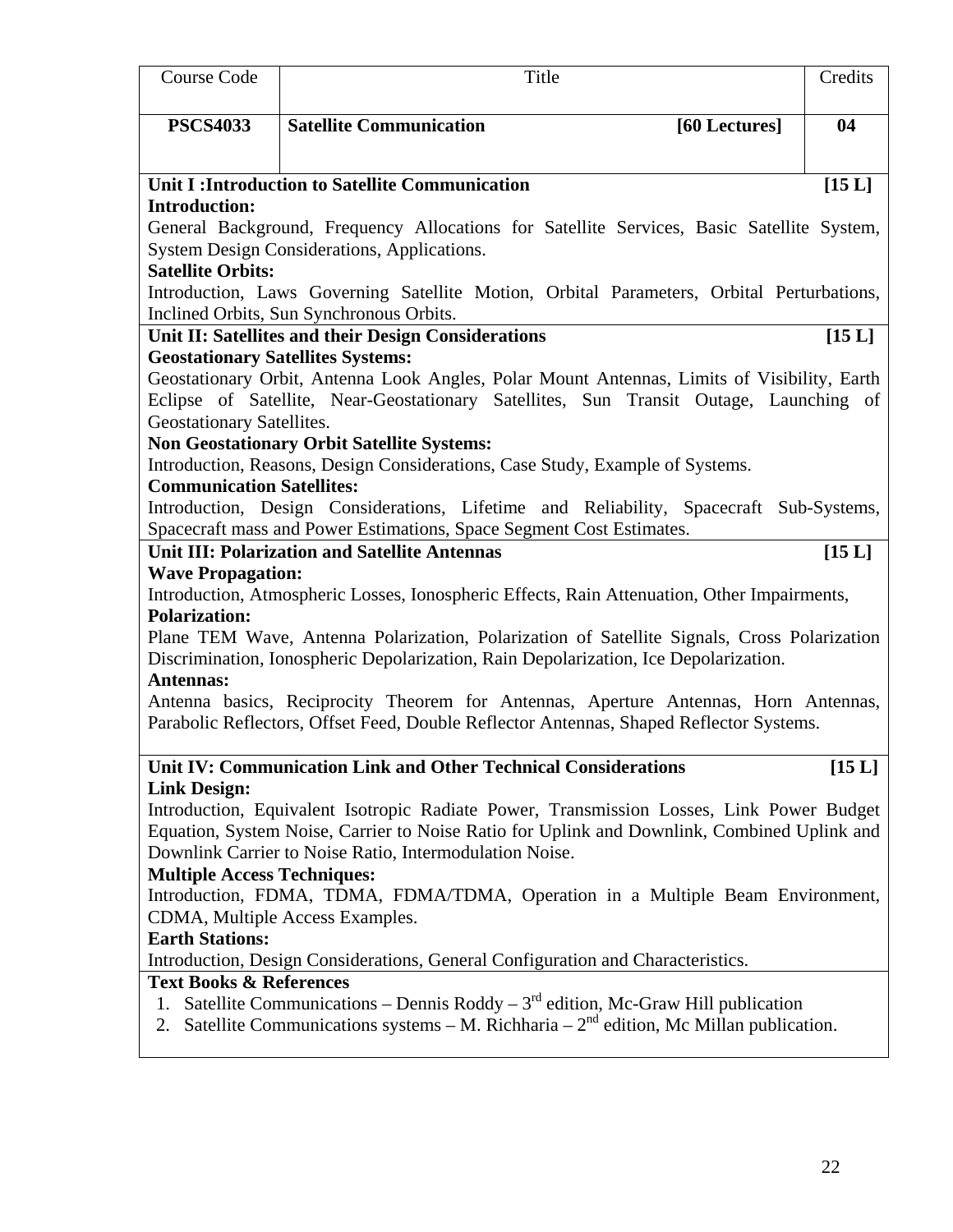| Course Code                              | Title                                                                                                                                                                                                                                                                                                                                                                                                                                                                                                                                                                                                                                                                                                                                                                                                                     | Credits  |
|------------------------------------------|---------------------------------------------------------------------------------------------------------------------------------------------------------------------------------------------------------------------------------------------------------------------------------------------------------------------------------------------------------------------------------------------------------------------------------------------------------------------------------------------------------------------------------------------------------------------------------------------------------------------------------------------------------------------------------------------------------------------------------------------------------------------------------------------------------------------------|----------|
| <b>PSCS4034</b>                          | <b>Multimedia Systems and Convergence of Technologies</b><br>$[60$ Lectures $]$ 04                                                                                                                                                                                                                                                                                                                                                                                                                                                                                                                                                                                                                                                                                                                                        |          |
| Unit I:                                  | <b>Introduction:</b> Defining the scope of multimedia, Hypertext and Collaborative research, Multimedia<br>and personalised computing, Multimedia on the map, Emerging applications, The challenges<br>The convergence of computers, Communications, and entertainment products<br>The technology trends, Multimedia appliances, Hybrid Devices, Designers perspective, industry<br>perspective of the future, Key challenges ahead, Technical, regulatory, Social<br><b>Architectures and issues for Distributed Multimedia systems</b><br>Distributed Multimedia systems, Synchronization, and QOS Architecture, The role of Standards, A<br>frame work for Multimedia systems.                                                                                                                                         | $[15]$   |
| Unit II:                                 | <b>Digital Audio Representation and processing</b>                                                                                                                                                                                                                                                                                                                                                                                                                                                                                                                                                                                                                                                                                                                                                                        | $[15 L]$ |
| <b>Video Technology:</b><br>standards    | Uses of Audio in Computer Applications, Psychoacoustics, Digital representation of sound,<br>transmission of digital sound, Digital Audio signal processing, Digital music making, Speech<br>recognition and generation, digital audio and the computers<br>Raster Scanning Principles, Sensors for TV Cameras, Colour Fundamentals, Colour Video, Video<br>performance Measurements, Analog video Artifacts, video equipments, World wide television<br><b>Digital Video and Image Compression</b>                                                                                                                                                                                                                                                                                                                       |          |
| Technology                               | Video compression techniques, standardization of Algorithm, The JPEG Image Compression<br>Standard, ITU-T Recommendations, The EPEG Motion Video Compression Standard, DVI                                                                                                                                                                                                                                                                                                                                                                                                                                                                                                                                                                                                                                                |          |
| Unit III:                                | <b>Operating System Support for Continuous Media Applications</b>                                                                                                                                                                                                                                                                                                                                                                                                                                                                                                                                                                                                                                                                                                                                                         | [15L]    |
| protocol<br>toolkits, hyper-applications | Limitation of Work station Operating system, New OS support, Experiments Using Real Time Mach<br><b>Middleware System Services Architecture</b><br>Goals of Multimedia System services, Multimedia system services Architecture, Media stream<br>Multimedia Devices, Presentation Services, and the User Interface<br>Client control of continuous multimedia, Device control, Temporal coordination and composition,<br><b>Multimedia File systems and Information Models</b><br>The case for multimedia information systems, The file system support for continuous Media, Data<br>models for multimedia and Hypermedia information, Content- based Retrieval of Unstructured Data<br><b>Multimedia presentation and Authoring</b><br>Design paradigms and User interface, barriers to wide spread use, research trends |          |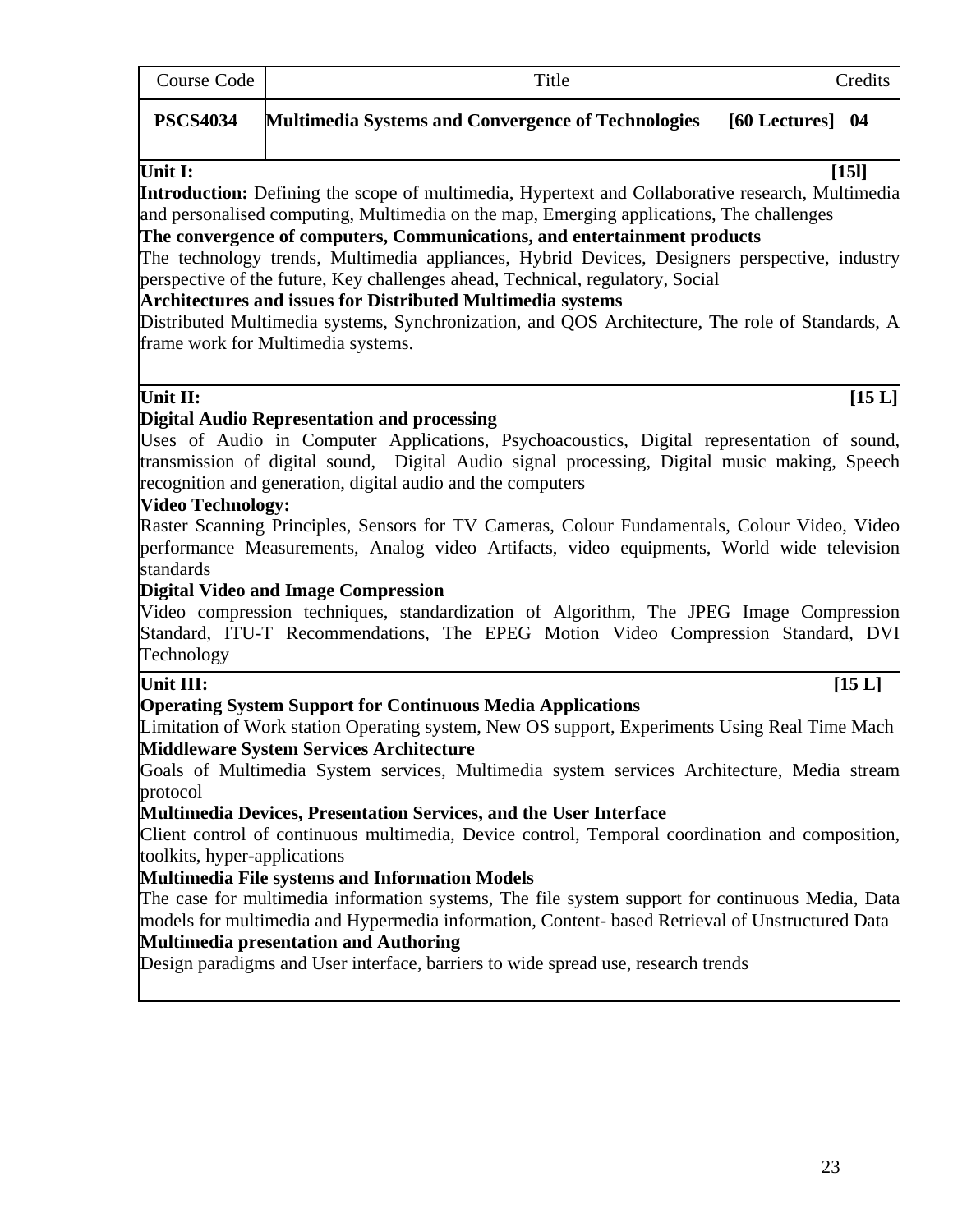# Unit IV: [15 L]

### **Multimedia Services over the Public Networks**

Requirements, Architecture, and protocols, Net work services, applications

# **Multimedia Interchange**

Quick time Movie File Format, QMFI, MHEG (Multimedia and Hypermedia Information Encoding Expert Group), Format Function and representation, Track model and Object model, Real Time Interchange

# **Multimedia conferencing**

Teleconferencing Systems, Requirements of Multimedia Communications, Shared Application Architecture and embedded Distributed objects, Multimedia Conferencing Architecture

# **Multimedia Groupware**

Computer and Video fusion approach to open shared wok place, High Definition Television and desktop computing, HDTV standards, Knowledge based Multimedia systems, Anatomy of an Intelligent Multimedia system

# **Text Book:**

1. Multimedia Systems by John F. Koegel Buford- Pearson Education

| Course Code                 | Title                                                                                             |               | Credits |
|-----------------------------|---------------------------------------------------------------------------------------------------|---------------|---------|
| <b>PSCS4035</b>             | <b>Natural Language Processing – II</b>                                                           | [60 Lectures] | 04      |
|                             | Unit I: Structure of Indian languages – NLP view:                                                 |               | [15L]   |
|                             | Morphology, word analysis and generation, higher order linguistic structures                      |               |         |
| Unit II: Modules for NLP:   |                                                                                                   |               | [15 L]  |
|                             | Taggers and Chunkers – Introduction to different models and software systems                      |               |         |
|                             | Unit III: Natural language text parser:                                                           |               | [15L]   |
|                             | Constituent structure, dependency structure and Paninian approach of sentence parsing             |               |         |
| Unit IV: Semantic analysis: |                                                                                                   |               | [15 L]  |
|                             | Lexical resources, machine learning and semantic analysis, case study $-$ an Indian language text |               |         |
|                             | processing (e.g., Marathi, Hindi)                                                                 |               |         |
| <b>References:</b>          |                                                                                                   |               |         |
|                             | 1. G.U. Rao, "Natural Language Modeling", HCU, 2006                                               |               |         |
|                             | 2. V. Chaitanya and R. Sangal, "Natural Language Processing: Paninian perspective", PHP, 1997     |               |         |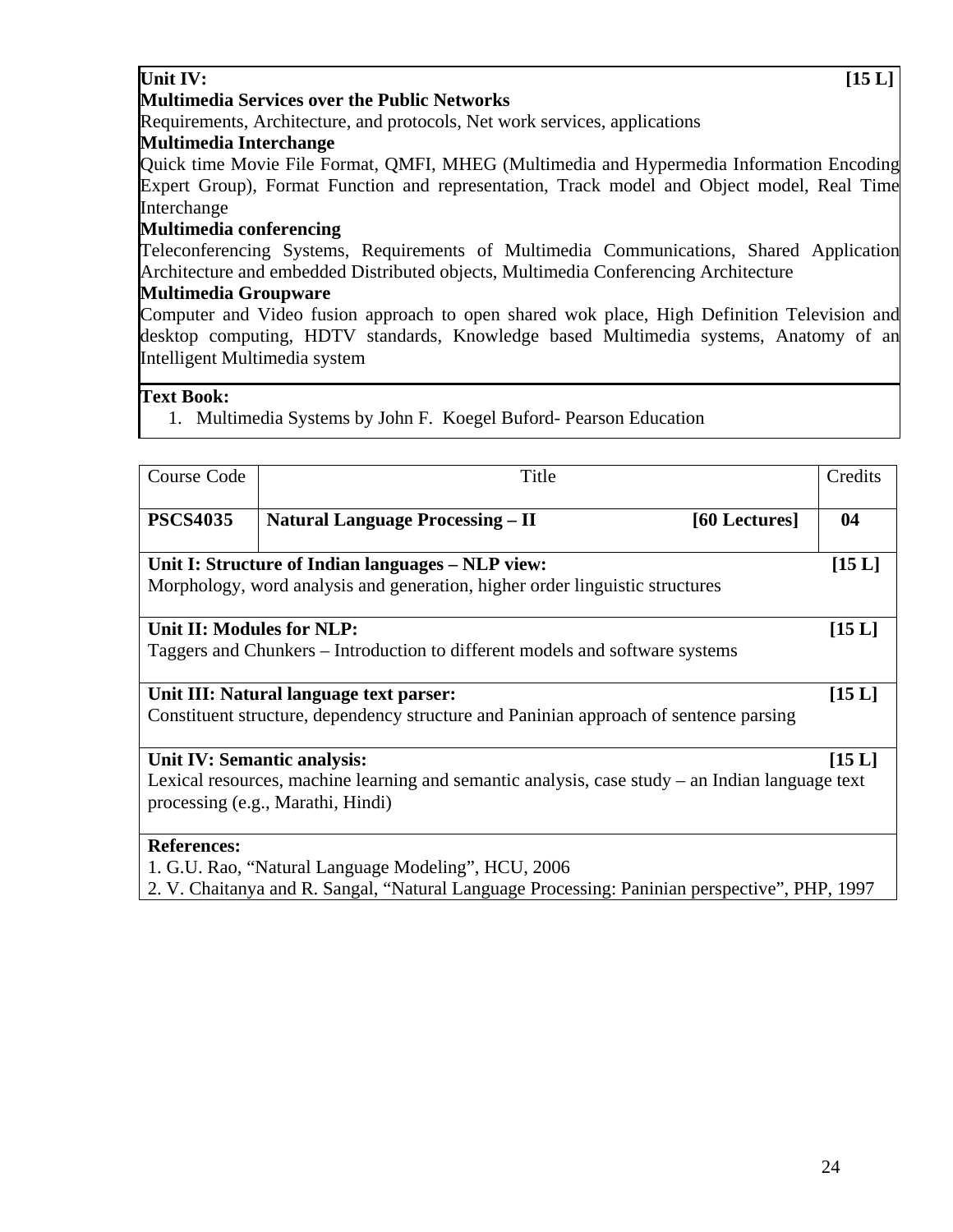# **Electives II Select any ONE from PSCS4041 TO PSCS4045**

| Course Code                                                                | Title                                                                                                                                                                                                                                                                                                                                                                                                                                                                                             |               | Credits  |
|----------------------------------------------------------------------------|---------------------------------------------------------------------------------------------------------------------------------------------------------------------------------------------------------------------------------------------------------------------------------------------------------------------------------------------------------------------------------------------------------------------------------------------------------------------------------------------------|---------------|----------|
| <b>PSCS4041</b>                                                            | <b>Computer Vision</b>                                                                                                                                                                                                                                                                                                                                                                                                                                                                            | [60 Lectures] | 04       |
| Unit I:<br>segmentation.                                                   | <b>Recognition Methodology:</b> Conditioning, Labeling, Grouping, Extracting, Matching. Edge<br>detection, Gradient based operators, Morphological operators, Spatial operators for edge detection.<br>Thinning, Region growing, region shrinking, Labeling of connected components.<br>Binary Machine Vision: Thresholding, Segmentation, Connected component labeling, Hierarchal<br>segmentation, Spatial clustering, Split & merge, Rule-based Segmentation, Motion-based                     |               | $[15 L]$ |
| Unit II:                                                                   | Area Extraction: Concepts, Data-structures, Edge, Line-Linking, Hough transform, Line fitting,<br>Curve fitting (Least-square fitting).<br>Region Analysis: Region properties, External points, Spatial moments, Mixed spatial gray-level<br>moments, Boundary analysis: Signature properties, Shape numbers.                                                                                                                                                                                     |               | [15 L]   |
| Unit III:                                                                  | <b>Facet Model Recognition:</b> Labeling lines, Understanding line drawings, Classification of shapes by<br>labeling of edges, Recognition of shapes, Consisting labeling problem, Back-tracking, Perspective<br>Projective geometry, Inverse perspective Projection, Photogrammetry – from 2D to 3D, Image<br>matching: Intensity matching of ID signals, Matching of 2D image, Hierarchical image matching.<br><b>Object Models And Matching: 2D representation, Global vs. Local features.</b> |               | [15L]    |
| Unit IV:                                                                   | General Frame Works For Matching: Distance relational approach, Ordered- structural matching,<br>View class matching, Models database organization.<br>General Frame Works: Distance -relational approach, Ordered -Structural matching, View class<br>matching, Models database organization.<br>Knowledge Based Vision: Knowledge representation, Control-strategies, Information integration.                                                                                                  |               | [15L]    |
| <b>Text Books:</b><br><b>References:</b><br>1.<br>Vision" Thomson Learning | David A. Forsyth, Jean Ponce, "Computer Vision: A Modern Approach"<br>R. Jain, R. Kasturi, and B. G. Schunk, "Machine Vision", McGraw-Hill.<br>Milan Sonka, Vaclav Hlavac, Roger Boyle, "Image Processing, Analysis, and Machine                                                                                                                                                                                                                                                                  |               |          |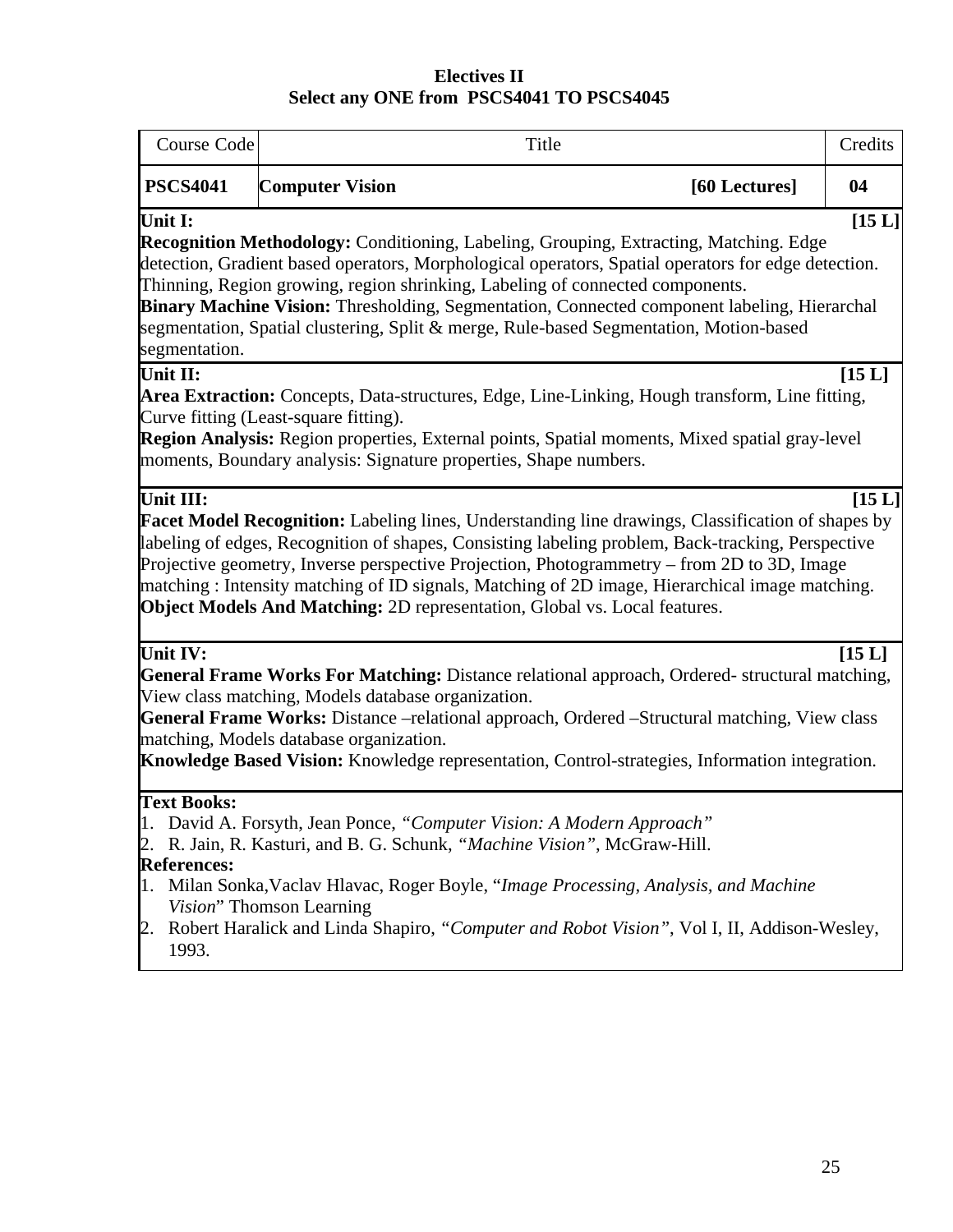| Course Code                                                                          | Title                                                                                                                                                                                                                                                                                                                                                                                                                                                                                                                                                                                                       |  | Credits  |  |  |
|--------------------------------------------------------------------------------------|-------------------------------------------------------------------------------------------------------------------------------------------------------------------------------------------------------------------------------------------------------------------------------------------------------------------------------------------------------------------------------------------------------------------------------------------------------------------------------------------------------------------------------------------------------------------------------------------------------------|--|----------|--|--|
| <b>PSCS4042</b>                                                                      | <b>Java Technology</b><br>[60 Lectures]                                                                                                                                                                                                                                                                                                                                                                                                                                                                                                                                                                     |  |          |  |  |
| Unit I:<br><b>Java Programming</b><br><b>Interaction with a Browser</b>              | Object oriented programming revisited, JDK, Java Virtual machine-Platform independent-portability-<br>scalability Operators and expressions-decision making , branching, looping, Classes, Objects and<br>methods, Arrays Strings and Vectors, Interfaces, Packages, Multi-Threading, managing errors and<br>exceptions, Applet programming, Managing files and streams. Java Technology, the Java Run-Time<br>Environment, The Java Library. A Graphics Toolkit, Using Java Graphics on a Particular Computer,<br>Java Interpreters and Browsers. Compiling a Java Program, Invoking an Applet, Example of |  | $[15 L]$ |  |  |
| Unit II:<br><b>RPC and Middleware</b>                                                | Use of Java Active Web Documents An Early Form of Continuous Update, Active Documents and<br>Server Overhead, Active Document Representation and Translation,<br>Programming Clients and Servers, Remote Procedure Call Paradigm, RPC Paradigm, Communication<br>Stubs, External Data Representation, Middleware and Object-Oriented Middleware.                                                                                                                                                                                                                                                            |  | [15L]    |  |  |
| UnitIII:                                                                             | <b>Network Management (SNMP)</b><br>Managing an Internet, The Danger of Hidden Features, Network Management Software, Clients,<br>Servers, Managers and Agents, Simple Network Management Protocol, Fetch-Store Paradigm, The<br>MIP and Object Names, The Variety of MIB Variables, MIB variables that correspond to arrays                                                                                                                                                                                                                                                                                |  | [15 L]   |  |  |
| Unit IV:<br>Java technologies                                                        | Graphics, JFC-JAVA foundation classes, swing, images, java 2d graphics, internationalization,<br>Communication and Networking, TCP Sockets, UDP Sockets, <i>java.net</i> , java security, Object<br>serialization, Remote method serialization, JDBC: Java Data Base Connectivity, Java beans, Java<br>interface to CORBA, JAVA- COM Integration, Java Media Framework, commerce and java wallet,<br>Data structures and java utilities, JavaScript, Servelets.                                                                                                                                             |  | [15 L]   |  |  |
| <b>Text Books &amp; References:</b><br>3.<br>4.<br>5.<br>6.<br>7.<br>dreamtech press | Using JAVA 2, Joseph L weber, PHI<br>JAVA 2 complete, Sybex, BPB<br>Java2 The complete Reference, Patrick Naughton, T M H<br>Computing concepts With JAVA2, Cay Horstmann, WILEY<br>JSP Java Server Pages, Barry Burd, IDG Books India(p) Ltd<br>Java2 Programming Bible, Aaron Walsh, IDG Books India(p) Ltd<br>Java2, swing, servlets, JDBC & JAVA Beans Programming Black Book Steven Holzner                                                                                                                                                                                                            |  |          |  |  |

 $\mathbf{r}$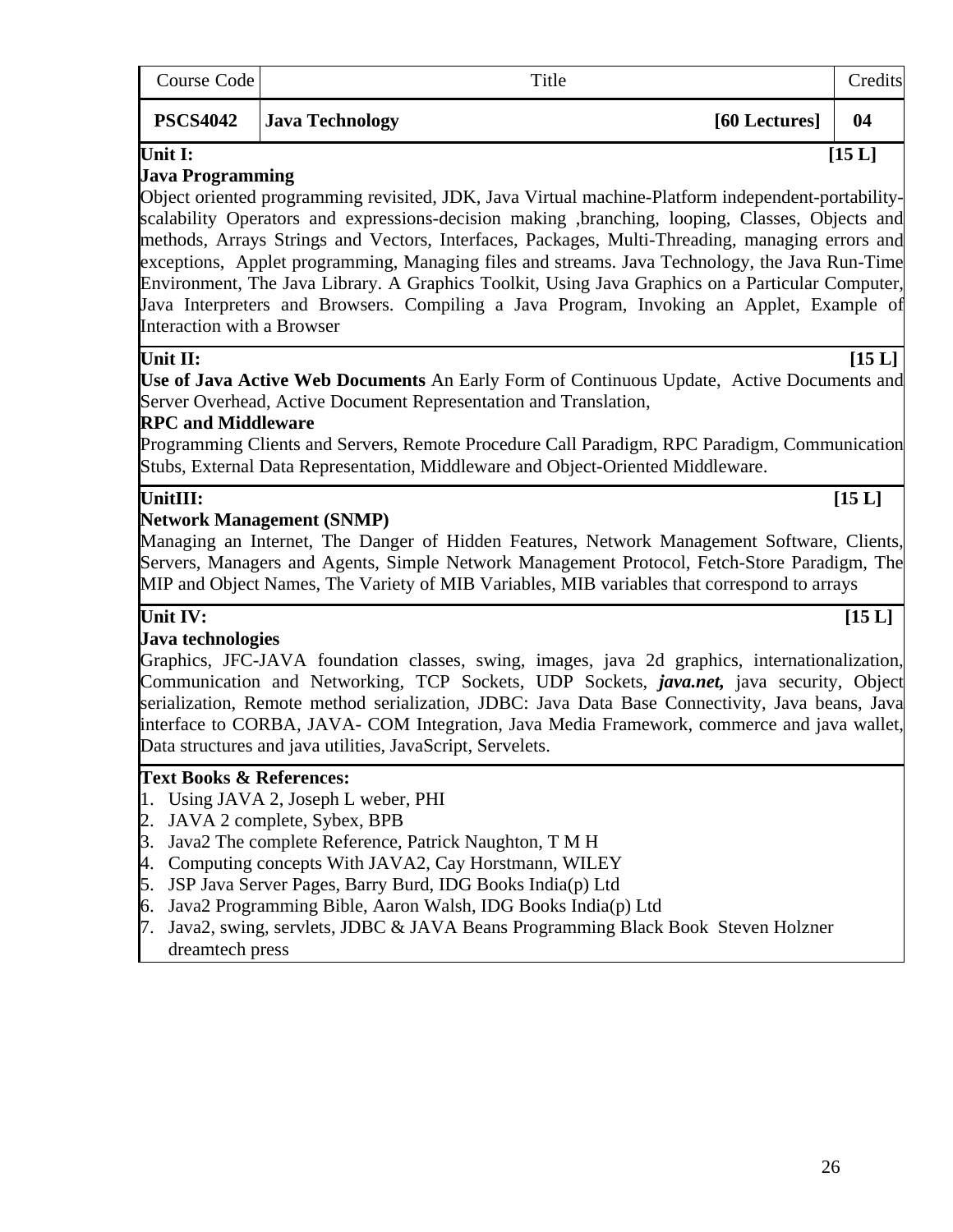| <b>Course Code</b>                                                                  | Title                                                                                                                                                                                                                                                                                                                                                                                                                                                                                                                                                                                                                                                                                                                                                             |               | Credits  |
|-------------------------------------------------------------------------------------|-------------------------------------------------------------------------------------------------------------------------------------------------------------------------------------------------------------------------------------------------------------------------------------------------------------------------------------------------------------------------------------------------------------------------------------------------------------------------------------------------------------------------------------------------------------------------------------------------------------------------------------------------------------------------------------------------------------------------------------------------------------------|---------------|----------|
| <b>PSCS4043</b>                                                                     | <b>Intelligent Systems</b>                                                                                                                                                                                                                                                                                                                                                                                                                                                                                                                                                                                                                                                                                                                                        | [60 Lectures] | 04       |
| Unit I:                                                                             | <b>Artificial Intelligence:</b> An overview, Intelligent Systems: Evolution of the concept.<br><b>Problem Solving:</b> Solving problems by searching, Informed search methods, Game playing<br>Knowledge and Reasoning: A knowledge based agent, The wumpus world environment,<br>Representation, Reasoning, Logic, Proportional logic, First order logic: Syntax and Semantics,<br>Extensions and Notational variation, Using first order logic.<br><b>Intelligent Agents:</b> How agent should act, Structure of intelligent agents, Environments.                                                                                                                                                                                                              |               | $[15 L]$ |
| Unit II:<br>General ontology<br>Conditional planning                                | <b>Building a Knowledge Base:</b> Properties of good and bad knowledge base, Knowledge engineering,<br><b>Interfacing First Order Logic:</b> Interface rules involving quantifiers, An example proof, Forward<br>and backward chaining, Completeness<br>Acting Logically: Planning, Practical planning: Practical planners, Hierarchical decomposition,                                                                                                                                                                                                                                                                                                                                                                                                           |               | [15L]    |
| Unit III:                                                                           | <b>Uncertain Knowledge and Reasoning:</b> Uncertainty, Representing knowledge in an uncertain<br>domain, The semantics of belief networks, Inference in belief networks<br><b>Learning:</b> Learning from observations: General model of learning agents, Inductive learning,<br>learning decision trees, Learning in neural and belief networks: Introduction to neural networks,<br>Perceptrons, Multilayer feed-forward network, Application of ANN, Reinforcement learning: Passive<br>learning in a known environment, Generalization in reinforcement learning, Genetic algorithms                                                                                                                                                                          |               | [15L]    |
| Unit IV:                                                                            | Agents that Communicate: Communication as action, Types of communicating agents, A formal<br>grammar for a subset of English<br><b>Expert system:</b> Introduction to expert system, Representing and using domain knowledge, Expert<br>system shells, Explanation, Knowledge acquisition<br><b>Applications:</b> Natural language processing, Perception, Robotics                                                                                                                                                                                                                                                                                                                                                                                               |               | [15L]    |
| <b>Text Books:</b><br>l1.<br><b>References:</b><br>1.<br>2.<br>β.<br>4.<br>5.<br>6. | Struart Russell and Peter Norvig, "Artificial Intelligence: A Modern Approach"<br>2. George F.Luger, "Artificial Intelligence: Structures and Strategies for Complex Problem<br>Solving", Pearson Education<br>Nils J. Nillson, "Artificial Intelligence: A New Synthesis", Harcourt Asia<br>Elaine Rich and Kevin Knight, "Artificial Intelligence", TMH<br>Patrick Winston, "Artificial Intelligence", Pearson Education<br>Ivan Brakto, "Prolog Programming for Artificial Intelligence", Pearson Education<br>Efraim Turban Jay E.Aronson, "Decision Support Systems and Intelligent Systems"<br>Ed. M. Sasikumar and Others, "Artificial Intelligence: Theory and Practice" Proceedings of the<br>International Conference KBCS-2002, Vikas Publishing House |               |          |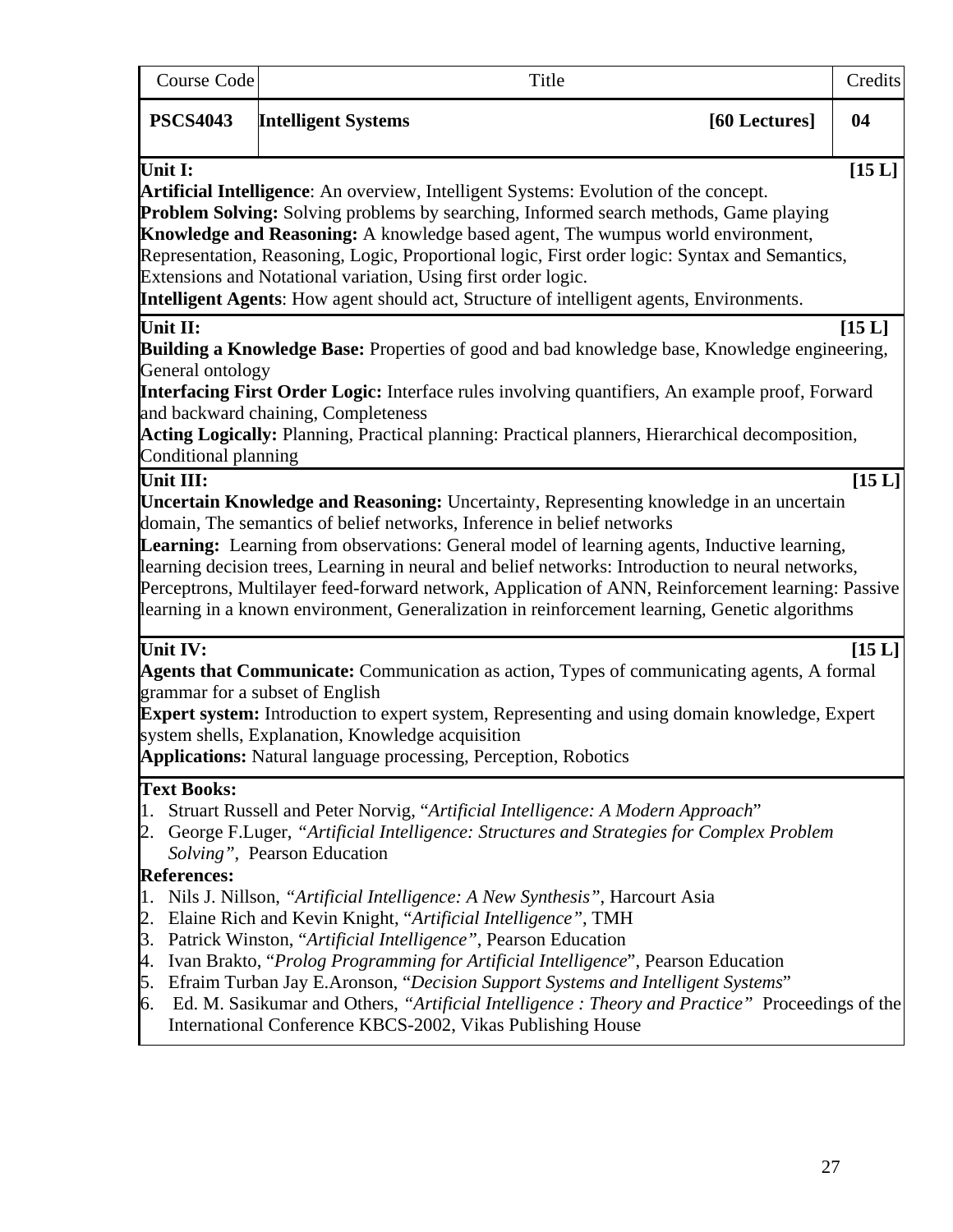| Course Code     | Title                                                                                                   | Credits |
|-----------------|---------------------------------------------------------------------------------------------------------|---------|
| <b>PSCS4044</b> | <b>Customer Relationship Management (CRM)</b><br>$\begin{bmatrix} 60 \text{ Lectures} \end{bmatrix}$ 04 |         |

### Unit I: [15L]

**Introduction to CRM :** what is a customer? How do we define CRM? CRM technology, CRM technology components, customer life style, customer interaction.

**Introduction to eCRM :** difference between CRM & eCRM, features of eCRM.

UnitII: [15 L]

Sales Force Automation (SFA): definition & need of SFA, barriers to successful SFA, SFA: functionality, technological aspect of SFA: data synchronization, flexibility & performance reporting tools.

**Enterprise Marketing Automation (EMA):** components of EMA, marketing camping, camping, planning & management, business analytic tools, EMA components (promotions, events, loyalty & retention programs), response mgmt.

### **Unit III:** [15 L]

**Call Centers Mean Customer Interaction:** the functionality, technological implementation, what is ACD (automatic call distribution),IVR(interactive voice response), CTI(computer telephony integration), web enabling the call center, automated intelligent call routing, logging  $\&$  monitoring.

# **UnitIV: [15 L]**

**Implementing CRM:** pre implementation, kick off meeting, requirements gathering, prototyping & detailed proposal generation, development of customization, Power User Beta Test & Data import, training, roll out & system hand off, ongoing support , system optimization, follow up.

**Introduction to ASP( application service provider):** who are ASP's?, their role & function, advantages & disadvantages of implementing ASP

### **Text Books and References:**

1. CRM at the speed of light by Paul Greenberg, TMH.

2. Customer R elations Management by Kristin Anderson & Carol Kerr. TMH.

| Course Code                                                                                         | Title                                                                                           | Credits |  |  |  |
|-----------------------------------------------------------------------------------------------------|-------------------------------------------------------------------------------------------------|---------|--|--|--|
|                                                                                                     |                                                                                                 |         |  |  |  |
|                                                                                                     |                                                                                                 |         |  |  |  |
| <b>PSCS4045</b>                                                                                     | Principles of Robotics programming – II<br>[60 Lectures]                                        | 04      |  |  |  |
|                                                                                                     |                                                                                                 |         |  |  |  |
|                                                                                                     | Unit I: Scheduling concepts & theory:                                                           | [15L]   |  |  |  |
|                                                                                                     | Scheduling paradigms – static and dynamic scheduling, current best practice in scheduling (Rate |         |  |  |  |
| monotonic Vs. Static schedules)                                                                     |                                                                                                 |         |  |  |  |
| Unit II: RTOS (basics and examples):<br>[15L]                                                       |                                                                                                 |         |  |  |  |
| Real world issues – blocking, unpredictability, interrupts, caching, example RTOS -- RT Linux and   |                                                                                                 |         |  |  |  |
| <b>VRTX</b>                                                                                         |                                                                                                 |         |  |  |  |
|                                                                                                     | Unit III: Interfacing and communication:                                                        | [15L]   |  |  |  |
| Example embedded system based applications – Robotics, process control, employing development       |                                                                                                 |         |  |  |  |
| methodology.                                                                                        |                                                                                                 |         |  |  |  |
|                                                                                                     | Unit VI: Digital control systems:                                                               | [15 L]  |  |  |  |
| Controlling an injection molding process, flight simulator, digital call center handler, codec (Any |                                                                                                 |         |  |  |  |
| one or two)                                                                                         |                                                                                                 |         |  |  |  |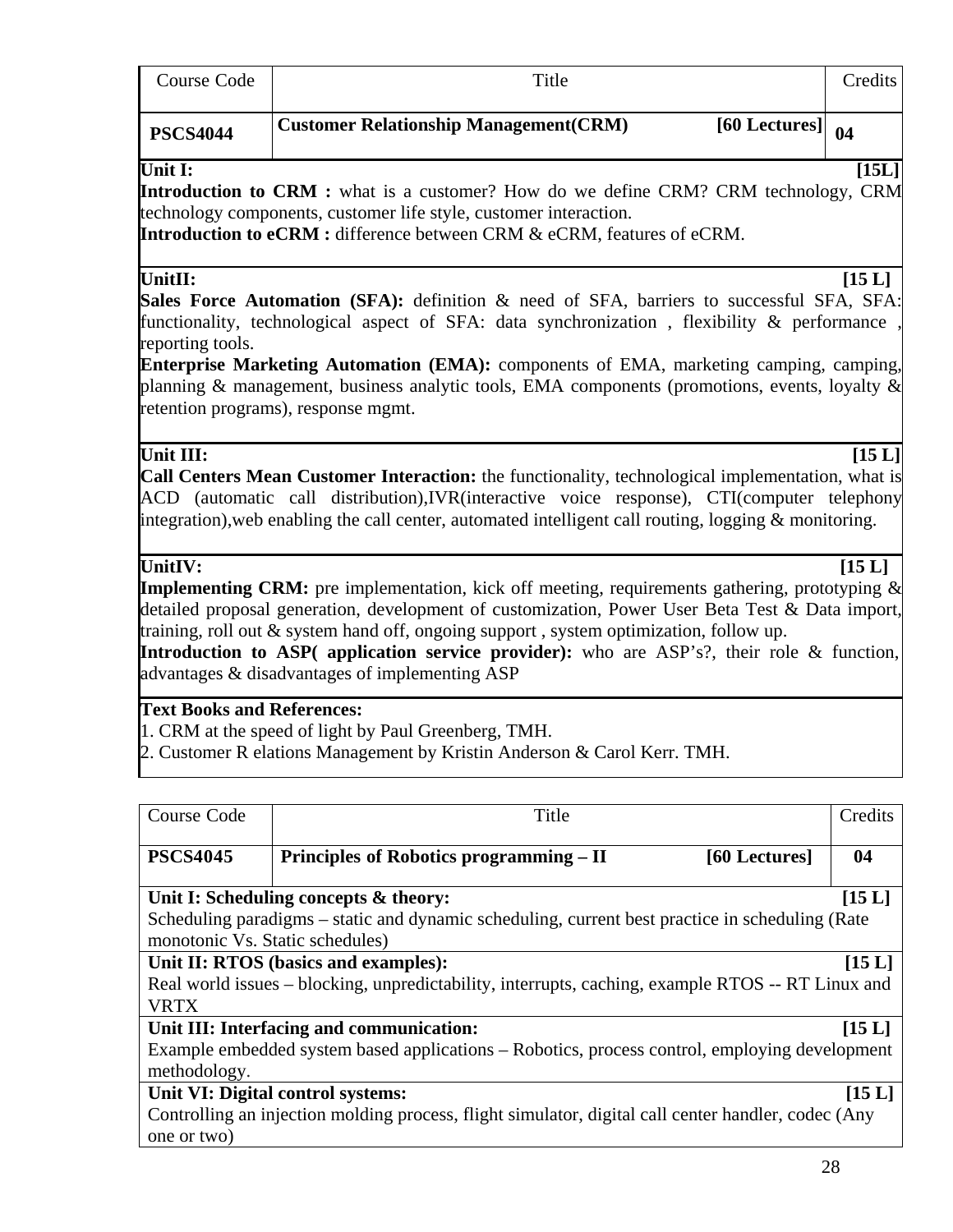# **Text Books & References:**

**1.** Jack Ganssle, "The art of designing embedded systems", Newnes, 1999

2. David Simon, "An embedded software primer", Addison Wesley, 2000

3. C M Krishna and Kang G Shin, "RTS: Real-Time Systems", MWH, 1997

4. J.A. Stankovic and K.Ramamritham, "Advances in Hard RealTime Systems", IEEE Computer

Society Press, Washington DC, 1993 (Selected papers and references)

### **PRACTICALS:**

Through the Fourth Semester there will be 4 hours Practical per week will be held based on Theory **PSCSP401, PSCSP402, PSCSP4031 TO PSCSP4035 and PSCSP4041 TO PSCSP4045 and one project work PSCSPR405.** 

| <b>PSCSP401</b>  | <b>Image Processing</b>               |    |
|------------------|---------------------------------------|----|
| 1                | Unit 1                                |    |
| $\overline{2}$   | Unit 1                                |    |
| $\mathfrak{Z}$   | Unit 2                                |    |
| $\overline{4}$   | Unit 2                                |    |
| 5                | Unit 3                                |    |
| $\boldsymbol{6}$ | Unit 3                                |    |
| $\overline{7}$   | Unit 4                                | 02 |
| 8                | Unit 4                                |    |
|                  |                                       |    |
| <b>PSCSP402</b>  | <b>Embedded Systems</b>               |    |
| $\mathbf{1}$     | Unit 1                                |    |
| $\mathbf{2}$     | Unit 1                                |    |
| $\overline{3}$   | Unit 2                                |    |
| $\overline{4}$   | Unit 2                                |    |
| 5                | Unit 3                                |    |
| $\overline{6}$   | Unit 3                                |    |
| $\boldsymbol{7}$ | Unit 4                                | 02 |
| $8\,$            | Unit 4                                |    |
|                  |                                       |    |
|                  | Electives I - PSCSP4031 TO PSCSP4035  |    |
| $\mathbf{1}$     | Unit 1                                |    |
| $\sqrt{2}$       | Unit 1                                |    |
| $\overline{3}$   | Unit 2                                |    |
| $\overline{4}$   | Unit 2                                |    |
| $\overline{5}$   | Unit 3                                |    |
| 6                | Unit 3                                |    |
| $\overline{7}$   | Unit 4                                | 02 |
| $\overline{8}$   | Unit 4                                |    |
|                  |                                       |    |
|                  | Electives II - PSCSP4041 TO PSCSP4045 |    |
| $\mathbf{1}$     | Unit 1                                |    |
| $\sqrt{2}$       | Unit 1                                |    |
| 3                | Unit 2                                |    |
| $\overline{4}$   | Unit 2                                |    |
| 5                | Unit 3                                |    |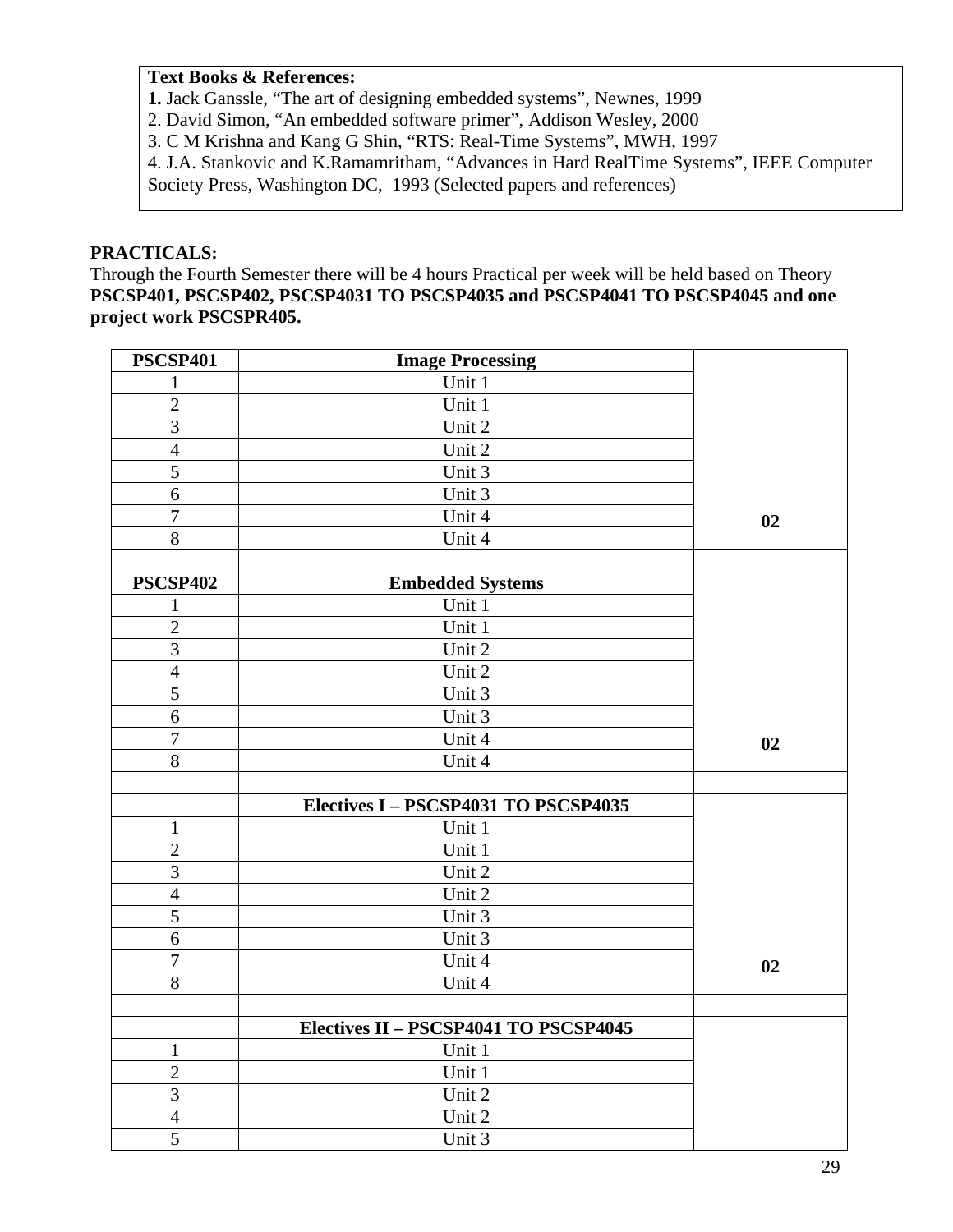|   | Unit 3 | 02 |
|---|--------|----|
| - | Unit 4 |    |
|   | Unit 4 |    |
|   |        |    |

# **Project: General Guidelines for Project to be done in Semester IV**

The syllabus proposes the introduction of a project to be done by students in Semester IV. The objective of introducing the Project is to introduce a **Project Based Learning which helps the student 1. To explore the important core and applications areas of Computer Science.** 

### **2. To know about innovations, technological developments and new research initiatives in various areas of Computer Science.**

**3. To motivate students to write a research or technical paper on the project undertaken by them.**  This makes the course learner centered and helps them to understand the concepts covered in the syllabus and how to apply to real life situations. Working on a project is expected to increase the problem solving ability and analytical thinking, thus helping them to face the industrial and professional demands (at least partially) once he or she completes the course.

The projects shall be undertaken by the students under the guidance of the teacher teaching

| <b>Project Work</b> | <b>Subject</b> | Hours. | Credits |
|---------------------|----------------|--------|---------|
| PSCSPR405           | Project        | 100    | 06      |

course or the experts approved by the teacher In charge.

- The whole class shall be divided into different batches, which can be distributed among the teachers teaching the courses.
- Each student can chose a topic with the approval of the teacher In charge.
- The topic selected should be related to the topics covered in the syllabus or any other allied area of Computer Science.
- The project work should be spread over a period of at least 16 weeks.
- The project should cover problem solving using the concepts mentioned in the syllabus, and approved by the teacher.
- Students may use the technology or programming languages covered in the syllabus. However, they may have the freedom to use other technologies or programming languages.
- Weightage shall be given to research projects, live projects and the projects with new concepts.
- At the end of the project, the students need to submit a typed project report of around  $50 100$ pages with the following details:
	- **I.** Title
	- **II.** Introduction
	- **III.** Objective
	- **IV.** Methodology used
	- **V.** Experimental set up
	- **VI.** Results
	- **VII.** Conclusion
	- **VIII.** Reference
	- **IX.** Appendix (includes the coding used and additional results (if any))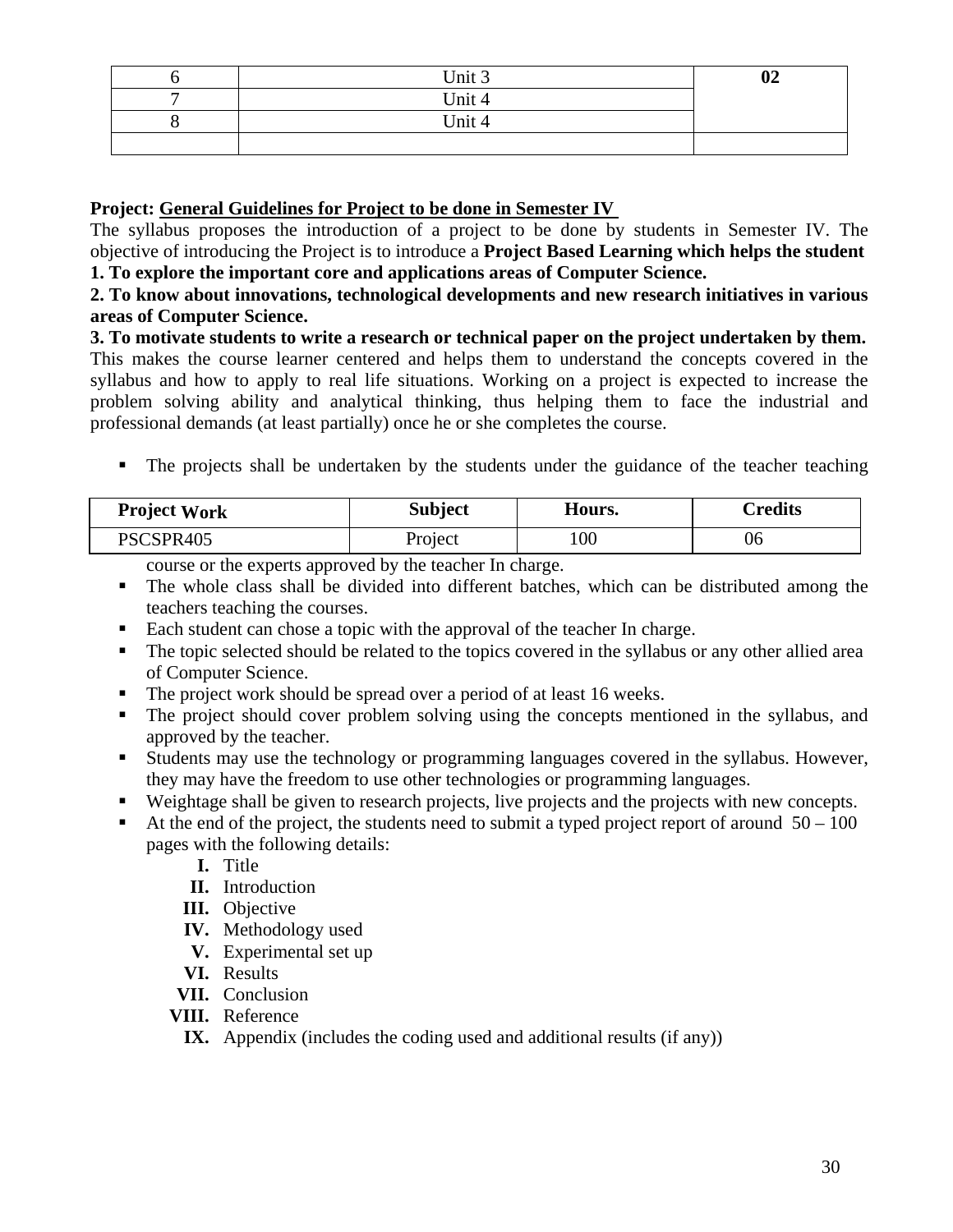# **Scheme of Examination for Theory Courses**

There will be an internal and external examination for the Theory Courses. The Weightage of internal/ external and scheme of examination will be as per common guidelines provided by the University for all the PG courses in the faculty of Science.

# **Scheme of Examination for Practical Courses**

There will not be any internal examination for practical courses.

### **External Examination for practical courses:**

The particulars of the external practical examination for each practical course are given below:

| Sr. No. | <b>Particulars for External Practical Examination</b> |          |  |  |  |
|---------|-------------------------------------------------------|----------|--|--|--|
|         | <b>Semester End Practical Examination</b>             |          |  |  |  |
|         | <b>Laboratory Work</b>                                | 40 Marks |  |  |  |
|         | Journal                                               | 05 Marks |  |  |  |
|         | Viva                                                  | 05 Marks |  |  |  |

- 1. Students should maintain a journal for each practical course with at least twelve practical experiments from the list of practical experiments.
- 2. External Examination on practical courses will be clubbed into two groups Group A and Group B. The pattern of external practical examination for semester I and Semester II is given below:

# **Semester III:**

| Group   | <b>Duration</b><br>оf<br><b>Examina</b><br>tion | <b>Course</b>                                                   | <b>Credits</b> | <b>Maximum</b><br><b>Marks</b> | <b>Marks</b> for<br><b>Experiment</b> | <b>Marks</b><br>for<br><b>Viva</b> | <b>Marks</b> for<br><b>Journal</b> |
|---------|-------------------------------------------------|-----------------------------------------------------------------|----------------|--------------------------------|---------------------------------------|------------------------------------|------------------------------------|
| Group A | 4 hours                                         | PSCSP301                                                        | $\overline{2}$ | 50                             | 40                                    | 5                                  | 5                                  |
|         |                                                 | PSCSP302                                                        | $\overline{2}$ | 50                             | 40                                    | 5                                  | 5                                  |
| Group B | 4 hours                                         | <b>ELECTIVE I</b><br><b>PSCSP3031</b><br>TO<br><b>PSCSP3035</b> | $\overline{2}$ | 50                             | 40                                    | 5                                  | 5                                  |
|         |                                                 | <b>ELECTIVE</b><br><b>PSCSP3041</b><br>TO<br><b>PSCSP3045</b>   | 2              | 50                             | 40                                    | 5                                  | 5                                  |